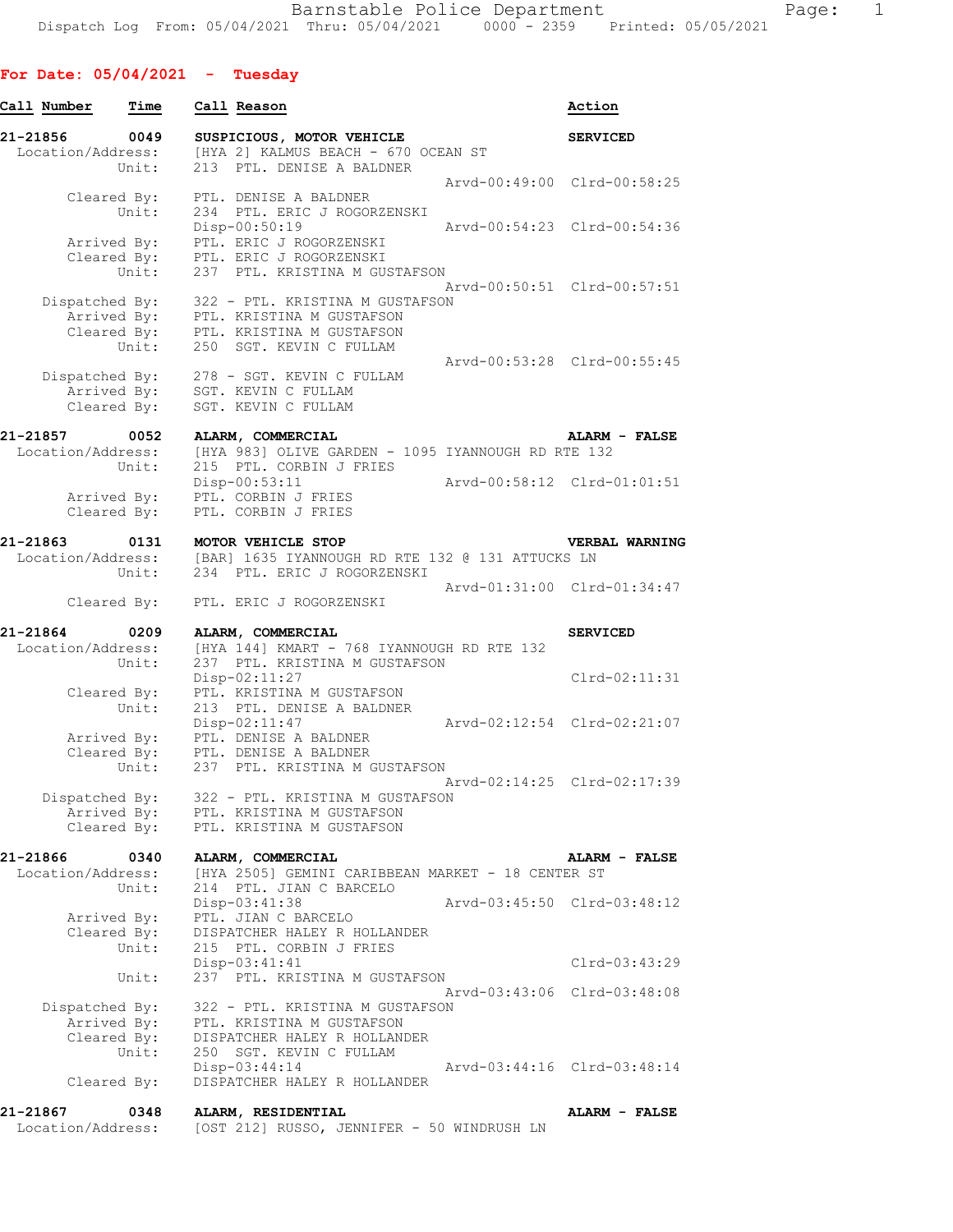Barnstable Police Department Page: 2 Dispatch Log From: 05/04/2021 Thru: 05/04/2021 0000 - 2359 Printed: 05/05/2021 Unit: 216 PTL. LIAM T LOISELLE Disp-03:49:07 Arvd-04:01:02 Clrd-04:07:58 Arrived By: PTL. LIAM T LOISELLE Cleared By: PTL. LIAM T LOISELLE **21-21868 0539 ACCIDENT, PROPERTY DAMAGE REPORT TAKEN**  Location/Address: [BAR] 65 BONE HILL RD Unit: 230 PTL. STEVEN J MAHER Disp-05:40:17 Arvd-05:49:52 Clrd-06:40:22 Dispatched By: 880 - DISPATCHER HALEY R HOLLANDER .<br>Arrived By: PTL. STEVEN J MAHER Unit: 237 PTL. KRISTINA M GUSTAFSON Disp-05:40:19 Arvd-05:47:06 Clrd-05:57:51 Dispatched By: 880 - DISPATCHER HALEY R HOLLANDER .<br>Arrived By: PTL. KRISTINA M GUSTAFSON Cleared By: PTL. KRISTINA M GUSTAFSON Refer To Accident: 21-305-AC **21-21871 0608 TRAFFIC, ENFORCEMENT ACTIVITY SERVICED**  Location/Address: [HYA] 7 VANDERMINT LN @ 290 OLD STRAWBERRY HILL RD Unit: 216 PTL. LIAM T LOISELLE Arvd-06:08:50 Clrd-06:45:40 **21-21872 0608 TRAFFIC, ENFORCEMENT ACTIVITY SERVICED**  Location/Address: [MAR] FLINT ST Unit: 223 PTL. MARCUS B CUNNINGHAM Arvd-06:09:25 Clrd-06:34:55 **21-21873 0609 BUILDING CHECK SERVICED**  Location/Address: [HYA 103] BARNSTABLE MUNICIPAL AIRPORT - TERMINAL - 480 BARNSTABLE RD Unit: 214 PTL. JIAN C BARCELO Arvd-06:09:24 Clrd-06:29:18 **21-21877 0622 TRAFFIC, RADAR SERVICED**  Location/Address: [HYA] 70 FALMOUTH RD RTE 28 @ 127 HINCKLEY RD Unit: 237 PTL. KRISTINA M GUSTAFSON Arvd-06:23:17 Clrd-06:28:50 **21-21878 0628 HOMELESS INCIDENT/SUS PERSON SERVICED**  Location/Address: [HYA 11] HYANNIS VILLAGE GREEN - 365 MAIN ST Unit: 213 PTL. DENISE A BALDNER Arvd-06:28:00 Clrd-06:33:25 Cleared By: PTL. DENISE A BALDNER Unit: 237 PTL. KRISTINA M GUSTAFSON Disp-06:30:17 Enrt-06:30:17 Arvd-06:31:41 Clrd-06:34:01 Dispatched By: 322 - PTL. KRISTINA M GUSTAFSON Enroute By: PTL. KRISTINA M GUSTAFSON Arrived By: PTL. KRISTINA M GUSTAFSON Cleared By: PTL. KRISTINA M GUSTAFSON **21-21880 0639 TRAFFIC, ENFORCEMENT ACTIVITY SERVICED**  Location/Address: [HYA] 100 FALMOUTH RD RTE 28 @ 180 WALTON AVE Unit: 237 PTL. KRISTINA M GUSTAFSON Arvd-06:39:23 Clrd-06:49:08 **21-21881 0655 AIRPORT RAMP CHECK SERVICED**  Location/Address: [HYA 103] BARNSTABLE MUNICIPAL AIRPORT - TERMINAL - 480 BARNSTABLE RD Unit: 214 PTL. JIAN C BARCELO Arvd-06:55:00 Clrd-07:19:48 **21-21882 0747 E911, SILENT CALL SERVICED**  Location/Address: [HYA 3281] STURGIS CHARTER SCHOOL - WEST CAMPUS - 105 WEST MAIN ST **21-21884 0806 HARASSMENT ADVISED**  Location/Address: [COT] 23 PRUDENCE LN **21-21889 0812 HOMELESS INCIDENT/SUS PERSON SERVICED**  Location/Address: [HYA 3790] KKATIES BURGER BAR - 334 MAIN ST Unit: 337 PTL. DANIELLE S ST. PETER Arvd-08:14:23 Clrd-08:18:23 21-21892 0841 TRAFFIC, COMPLAINT **GONE ON ARRIVAL**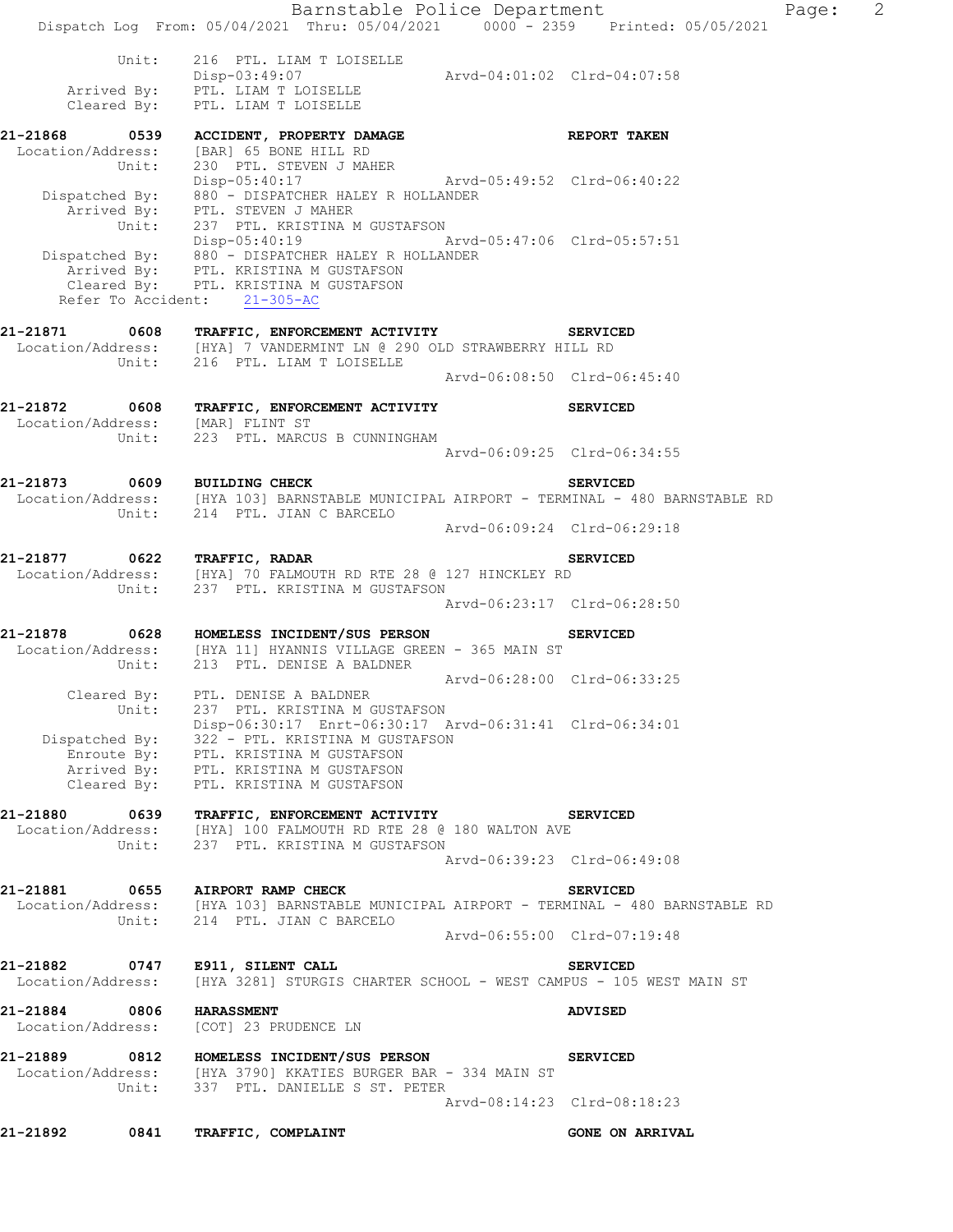|                                                                    | Barnstable Police Department<br>Dispatch Log From: 05/04/2021 Thru: 05/04/2021   0000 - 2359   Printed: 05/05/2021                                                                                 |                             |                                               | Page: | 3 |
|--------------------------------------------------------------------|----------------------------------------------------------------------------------------------------------------------------------------------------------------------------------------------------|-----------------------------|-----------------------------------------------|-------|---|
|                                                                    | Location/Address: [HYA] BARNSTABLE RD<br>Unit: 216 PTL. MAXWELL S MORROW<br>Disp-08:43:48<br>Arrived By: PTL. MAXWELL S MORROW<br>Cleared By: PTL. MAXWELL S MORROW                                | Arvd-08:46:38 Clrd-08:51:17 |                                               |       |   |
| 21-21893 0841 WARRANT, ATTEMPT                                     | Location/Address: [HYA] 85 LEWIS ST<br>Unit: 233 PTL. BRANDON V SANDERS                                                                                                                            |                             | UNABLE TO SERVE                               |       |   |
|                                                                    | PTL. THOMAS M FULLAM                                                                                                                                                                               | Arvd-08:44:24 Clrd-08:49:33 |                                               |       |   |
|                                                                    | 21-21894 0849 MOTOR VEHICLE, DISABLED<br>Location/Address: [COT 320] CAHOON MUSEUM OF AMERICAN ART - 4676 FALMOUTH RD RTE 28<br>Unit: 229 PTL. EVAN M HAUSSMANN                                    |                             | <b>SERVICED</b>                               |       |   |
|                                                                    | Disp-08:49:23 Arvd-09:09:55 Clrd-09:13:38<br>Arrived By: PTL. EVAN M HAUSSMANN<br>Cleared By: PTL. EVAN M HAUSSMANN                                                                                |                             |                                               |       |   |
| Location/Address:                                                  | 21-21895 0851 E911, ABANDONED CALL<br>[HYA] 8 ALICIA RD                                                                                                                                            |                             | <b>SERVICED</b>                               |       |   |
| 21-21897 0854 LARCENY                                              | Location/Address: [MAR] 1071 OSTERVILLE W BARNSTABLE RD<br>Unit: 229 PTL. EVAN M HAUSSMANN                                                                                                         |                             | REPORT TAKEN                                  |       |   |
|                                                                    | Disp-09:15:24 Arvd-09:45:04 Clrd-10:23:01<br>Dispatched By: 897 - DISPATCHER TYLA BERBIG<br>Arrived By: PTL. EVAN M HAUSSMANN<br>Cleared By: PTL. EVAN M HAUSSMANN<br>Refer To Incident: 21-839-OF |                             |                                               |       |   |
|                                                                    | 21-21896 0855 E911, ABANDONED CALL<br>Location/Address: [HYA] 393 LINCOLN RD EXT                                                                                                                   |                             | <b>SERVICED</b>                               |       |   |
| 21-21898 0901 PROPERTY, LOST                                       | Location/Address: [HYA 2802] SPEEDWAY & DUNKIN DONUTS - 317 FALMOUTH RD RTE 28                                                                                                                     |                             | <b>SERVICED</b>                               |       |   |
| 21-21899 0901 SUMMONS, SERVE                                       | Location/Address: [HYA] 265 STEVENS ST Apt. #C<br>Unit: 233 PTL. BRANDON V SANDERS                                                                                                                 |                             | UNABLE TO SERVE                               |       |   |
| Unit:                                                              | PTL. THOMAS M FULLAM<br>225 PTL. JIAN C BARCELO                                                                                                                                                    |                             | Arvd-09:04:30 Clrd-09:14:24                   |       |   |
| Dispatched By:<br>Arrived By:<br>Cleared By:                       | PTL. KEVIN M SHAW<br>308 - PTL. JIAN C BARCELO<br>PTL. JIAN C BARCELO<br>PTL. JIAN C BARCELO                                                                                                       |                             | Arvd-09:05:49 Clrd-09:14:23                   |       |   |
| 21-21902<br>0910                                                   | <b>ASSAULT</b>                                                                                                                                                                                     |                             | <b>ADVISED</b>                                |       |   |
| Location/Address:<br>Unit:                                         | [HYA] 183 BARNSTABLE RD<br>337 PTL. DANIELLE S ST. PETER                                                                                                                                           |                             |                                               |       |   |
| Unit:                                                              | 233 PTL. BRANDON V SANDERS                                                                                                                                                                         |                             | Arvd-09:11:37 Clrd-10:14:34                   |       |   |
| Dispatched By:<br>Arrived By:<br>Cleared By:<br>Refer To Incident: | PTL. THOMAS M FULLAM<br>324 - PTL. BRANDON V SANDERS<br>PTL. BRANDON V SANDERS<br>PTL. BRANDON V SANDERS<br>$21 - 840 - OF$                                                                        |                             | Arvd-09:32:18 Clrd-10:12:41                   |       |   |
| 0919<br>21-21904<br>Location/Address:                              | E911, ABANDONED CALL<br>[HYA 1335] HOMEGOODS - 1070 IYANNOUGH RD RTE 132                                                                                                                           |                             | <b>SERVICED</b>                               |       |   |
| 21-21905<br>0941<br>Location/Address:<br>Unit:                     | HARASSMENT, UNWANTED<br>[HYA] 27 PARKWAY PL Apt. #C<br>216 PTL. MAXWELL S MORROW<br>Disp-09:42:05                                                                                                  |                             | <b>ADVISED</b><br>Arvd-09:45:10 Clrd-10:00:56 |       |   |
| Arrived By:<br>Cleared By:<br>Unit:                                | PTL. MAXWELL S MORROW<br>PTL. MAXWELL S MORROW<br>231 PTL. MICHAEL J PUNTONIO<br>Disp-09:42:09                                                                                                     |                             | Arvd-09:48:47 Clrd-09:59:56                   |       |   |
|                                                                    |                                                                                                                                                                                                    |                             |                                               |       |   |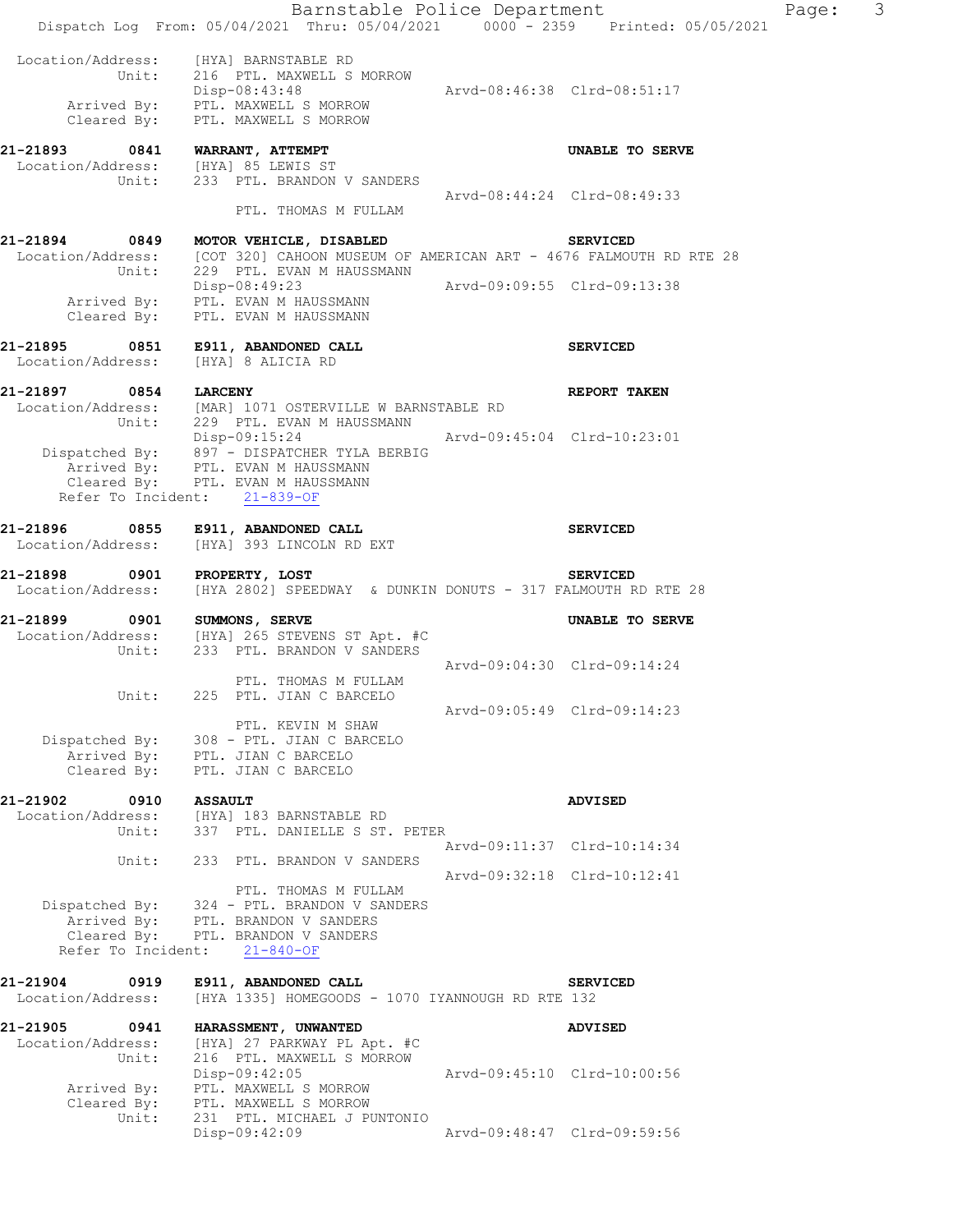|                                                | Barnstable Police Department<br>Dispatch Log From: 05/04/2021 Thru: 05/04/2021 0000 - 2359 Printed: 05/05/2021                                                |                             |                                                | Page: 4 |  |
|------------------------------------------------|---------------------------------------------------------------------------------------------------------------------------------------------------------------|-----------------------------|------------------------------------------------|---------|--|
|                                                | Arrived By: PTL. MICHAEL J PUNTONIO<br>Cleared By: PTL. MICHAEL J PUNTONIO                                                                                    |                             |                                                |         |  |
|                                                | 21-21907 0952 AIRPORT RAMP CHECK<br>Location/Address: [HYA 103] BARNSTABLE MUNICIPAL AIRPORT - TERMINAL - 480 BARNSTABLE RD<br>Unit: 227 PTL. DENNIS M NOONAN | <b>SERVICED</b>             |                                                |         |  |
|                                                |                                                                                                                                                               | Arvd-09:52:00 Clrd-09:53:03 |                                                |         |  |
|                                                | 21-21908    1001    SUMMONS, SERVE<br>Location/Address: [HYA 537] PARK SQUARE VILLAGE - 156 MAIN ST<br>Unit: 212 PTL. RILEY P SHEA                            |                             | SERVED IN HAND                                 |         |  |
|                                                |                                                                                                                                                               | Arvd-10:02:07 Clrd-10:07:59 |                                                |         |  |
|                                                | 21-21909 1003 ACCIDENT, PROPERTY DAMAGE ADVISED<br>Location/Address: [HYA] 370 LINCOLN RD @ 690 FALMOUTH RD RTE 28                                            |                             |                                                |         |  |
|                                                | 21-21911 1011 MOTOR VEHICLE STOP<br>Location/Address: [HYA 805] TIKI PORT RESTAURANT - 712 IYANNOUGH RD RTE 132<br>Unit: 225 PTL. JIAN C BARCELO              |                             | VERBAL WARNING                                 |         |  |
|                                                | PTL. KEVIN M SHAW<br>Cleared By: PTL. JIAN C BARCELO                                                                                                          | Arvd-10:11:00 Clrd-10:15:55 |                                                |         |  |
|                                                | 21-21912   1011   ACCIDENT, PROPERTY DAMAGE   REPORT TAKEN Location/Address: [HYA] 340 OAKLAND RD @ 700 FALMOUTH RD RTE 28<br>Unit: 212 PTL. RILEY P SHEA     |                             |                                                |         |  |
|                                                | Disp-10:13:21<br>Arrived By: PTL. RILEY P SHEA<br>Cleared By: PTL. RILEY P SHEA<br>Refer To Accident: 21-306-AC                                               | Arvd-10:20:49 Clrd-10:39:05 |                                                |         |  |
|                                                | 21-21913 1014 MOTOR VEHICLE STOP                                                                                                                              |                             | <b>VERBAL WARNING</b>                          |         |  |
|                                                | Location/Address: [HYA 107] CAPE CODDER RESORT & SPA - 1225 IYANNOUGH RD RTE 132<br>Unit: 237 PTL. MARCUS B CUNNINGHAM                                        |                             |                                                |         |  |
|                                                | Cleared By: PTL. MARCUS B CUNNINGHAM                                                                                                                          | Arvd-10:14:00 Clrd-10:21:15 |                                                |         |  |
|                                                | 21-21914 1018 MOTOR VEHICLE STOP<br>Location/Address: [HYA 3804] CHICK-FIL-A - 155 ENTERPRISE RD<br>Unit: 202 LT. MICHAEL J CLARK                             |                             | <b>COMPLAINT/SUMMONS</b>                       |         |  |
| Summons:                                       | Cleared By: LT. MICHAEL J CLARK<br>Refer To Summons: 21-725-AR<br>MIRANDA, YURI                                                                               | Arvd-10:18:00 Clrd-10:35:14 |                                                |         |  |
| Address:<br>Age:                               | 38 CHASE ST Apt. #A HYANNIS, MA<br>24                                                                                                                         |                             |                                                |         |  |
| Charges:                                       | UNLICENSED OPERATION OF MV<br>STATE HWAY-TRAFFIC VIOLATION, FAIL TO USE CARE IN STARTING                                                                      |                             |                                                |         |  |
| 21-21915<br>1020<br>Location/Address:          | <b>FOLLOWUP PREV CASE</b><br>[HYA] 183 BARNSTABLE RD<br>Unit: 233 PTL. BRANDON V SANDERS                                                                      |                             | <b>SERVICED</b>                                |         |  |
|                                                | PTL. THOMAS M FULLAM                                                                                                                                          |                             | Arvd-10:20:42 Clrd-10:33:39                    |         |  |
| 21-21916<br>1023                               | <b>FOLLOW UP</b><br>Location/Address: [HYA 124] BARNSTABLE POLICE DEPARTMENT - 1200 PHINNEY'S LN<br>Unit: 229 PTL. EVAN M HAUSSMANN                           |                             | <b>SERVICED</b>                                |         |  |
|                                                |                                                                                                                                                               |                             | Arvd-10:23:30 Clrd-11:53:39                    |         |  |
| 21-21917<br>1025<br>Location/Address:<br>Unit: | ASSIST, WELL BEING<br>[HYA] 65 OAK ST<br>231 PTL. MICHAEL J PUNTONIO<br>Disp-10:27:40                                                                         |                             | <b>SERVICED</b><br>Arvd-10:31:36 Clrd-10:34:29 |         |  |
| Arrived By:<br>Unit:                           | PTL. MICHAEL J PUNTONIO<br>216 PTL. MAXWELL S MORROW<br>$Disp-10:27:43$                                                                                       |                             | Arvd-10:30:13 Clrd-10:34:25                    |         |  |
| Unit:                                          | Arrived By: PTL. MAXWELL S MORROW<br>211 SGT. JOSEPH G GREEN<br>Disp-10:29:33 Enrt-10:29:33                                                                   |                             | Clrd-10:33:49                                  |         |  |
| Enroute By:                                    | Dispatched By: 280 - SGT. JOSEPH G GREEN<br>SGT. JOSEPH G GREEN                                                                                               |                             |                                                |         |  |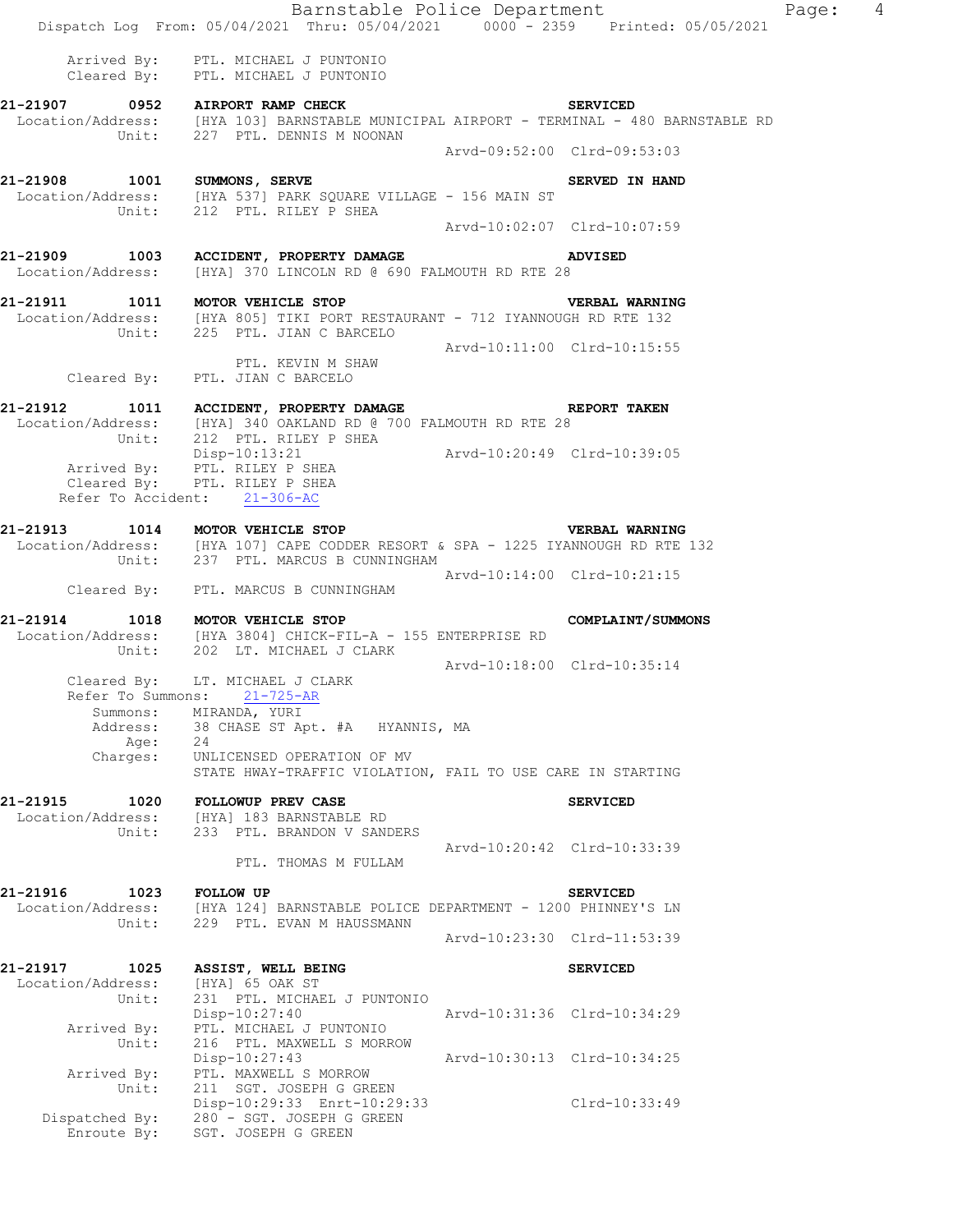|                                                | Cleared By: SGT. JOSEPH G GREEN                                                                                                 |                             |                             |
|------------------------------------------------|---------------------------------------------------------------------------------------------------------------------------------|-----------------------------|-----------------------------|
|                                                | 21-21920 1031 E911, ABANDONED CALL<br>Location/Address: [HYA] 65 SOUTH ST                                                       |                             | <b>SERVICED</b>             |
| 21-21921                                       | 1035 DISTURBANCE                                                                                                                |                             | <b>ADVISED</b>              |
| Unit:                                          | Location/Address: [HYA] 27 PARKWAY PL Apt. #C<br>216 PTL. MAXWELL S MORROW<br>Disp-10:37:03                                     | Arvd-10:41:35 Clrd-10:51:55 |                             |
|                                                | Arrived By: PTL. MAXWELL S MORROW<br>Cleared By: PTL. MAXWELL S MORROW<br>Unit: 231 PTL. MICHAEL J PUNTONIO                     |                             |                             |
|                                                | Disp-10:37:07<br>Arrived By: PTL. MICHAEL J PUNTONIO<br>Cleared By: PTL. MICHAEL J PUNTONIO                                     | Arvd-10:48:50 Clrd-10:48:52 |                             |
| 21-21922                                       | 1037 ACCIDENT, PROPERTY DAMAGE                                                                                                  |                             | <b>REPORT TAKEN</b>         |
|                                                | Location/Address: [HYA] 558 MAIN ST @ 4 BASSETT LN                                                                              |                             |                             |
| Unit:                                          | 233 PTL. BRANDON V SANDERS<br>Disp-10:38:48<br>PTL. THOMAS M FULLAM                                                             | Arvd-10:40:36 Clrd-11:04:51 |                             |
|                                                | Arrived By: PTL. BRANDON V SANDERS<br>Cleared By: PTL. BRANDON V SANDERS<br>Refer To Accident: 21-307-AC                        |                             |                             |
|                                                | Refer To Summons: $\overline{21-726-AR}$<br>Summons: CURRAN, KEITH ROBERT                                                       |                             |                             |
|                                                | Address: 11 PALM ST TEATICKET, MA<br>Age: 65                                                                                    |                             |                             |
| Charges:                                       | LICENSE SUSPENDED, OP MV WITH<br>MARKED LANES VIOLATION                                                                         |                             |                             |
|                                                | 21-21923 1037 ASSIST, CIVIL<br>Location/Address: [HYA 3626] BMW OF CAPE COD - 500 YARMOUTH RD                                   |                             | <b>SERVICED</b>             |
|                                                |                                                                                                                                 |                             |                             |
|                                                | Unit: 212 PTL. RILEY P SHEA<br>Disp-10:39:58<br>Arrived By: PTL. RILEY P SHEA                                                   | Arvd-10:48:49 Clrd-11:07:00 |                             |
|                                                | Cleared By: PTL. RILEY P SHEA                                                                                                   |                             |                             |
| 21-21924                                       | 1051 MOTOR VEHICLE STOP                                                                                                         |                             | VERBAL WARNING              |
|                                                | Location/Address: [HYA] 800 BEARSE'S WAY<br>Unit: 237 PTL. MARCUS B CUNNINGHAM                                                  |                             | Arvd-10:51:00 Clrd-10:56:43 |
|                                                | Cleared By: PTL. MARCUS B CUNNINGHAM                                                                                            |                             |                             |
| 21-21925<br>1056                               | <b>DISTURBANCE</b>                                                                                                              |                             | <b>ADVISED</b>              |
| Unit:                                          | Location/Address: [HYA] 27 PARKWAY PL Apt. #C<br>216 PTL. MAXWELL S MORROW<br>Disp-10:56:09                                     |                             | Arvd-10:56:15 Clrd-11:28:34 |
| Cleared By:<br>Unit:                           | PTL. MAXWELL S MORROW<br>231 PTL. MICHAEL J PUNTONIO                                                                            |                             |                             |
| Cleared By:<br>Original Call #:                | Disp-10:56:13<br>PTL. MICHAEL J PUNTONIO<br>$21 - 21921$                                                                        |                             | Arvd-10:56:17 Clrd-11:28:53 |
| 21-21927<br>1106                               | TRAFFIC, RADAR                                                                                                                  |                             | <b>SERVICED</b>             |
| Location/Address:<br>Unit:                     | [COT] 898 PUTNAM AVE @ 688 SAMPSONS MILL RD<br>214 SGT. CHRISTOPHER R ROSS                                                      |                             |                             |
|                                                |                                                                                                                                 |                             | Arvd-11:07:04 Clrd-11:13:16 |
| 21-21928<br>1109<br>Location/Address:<br>Unit: | MOTOR VEHICLE STOP<br>[BAR 602] HYANNIS GOLF CLUB CORP - CLUB HOUSE - 1800 IYANNOUGH RD RTE 132<br>237 PTL. MARCUS B CUNNINGHAM |                             | <b>ARREST MADE</b>          |
| Cleared By:<br>Unit:                           | PTL. MARCUS B CUNNINGHAM<br>212 PTL. RILEY P SHEA                                                                               |                             | Arvd-11:09:00 Clrd-15:40:24 |
|                                                | $Disp-11:10:30$                                                                                                                 |                             | $Clrd-11:10:41$             |
| Dispatched By:<br>Cleared By:<br>Unit:         | 891 - DISPATCHER ALITA E FONTAINE<br>DISPATCHER ALITA E FONTAINE<br>211 SGT. JOSEPH G GREEN                                     |                             |                             |
| Dispatched By:                                 | 280 - SGT. JOSEPH G GREEN<br>Arrived By: SGT, JOSEPH G GREEN                                                                    |                             | Arvd-11:21:13 Clrd-11:35:13 |
|                                                |                                                                                                                                 |                             |                             |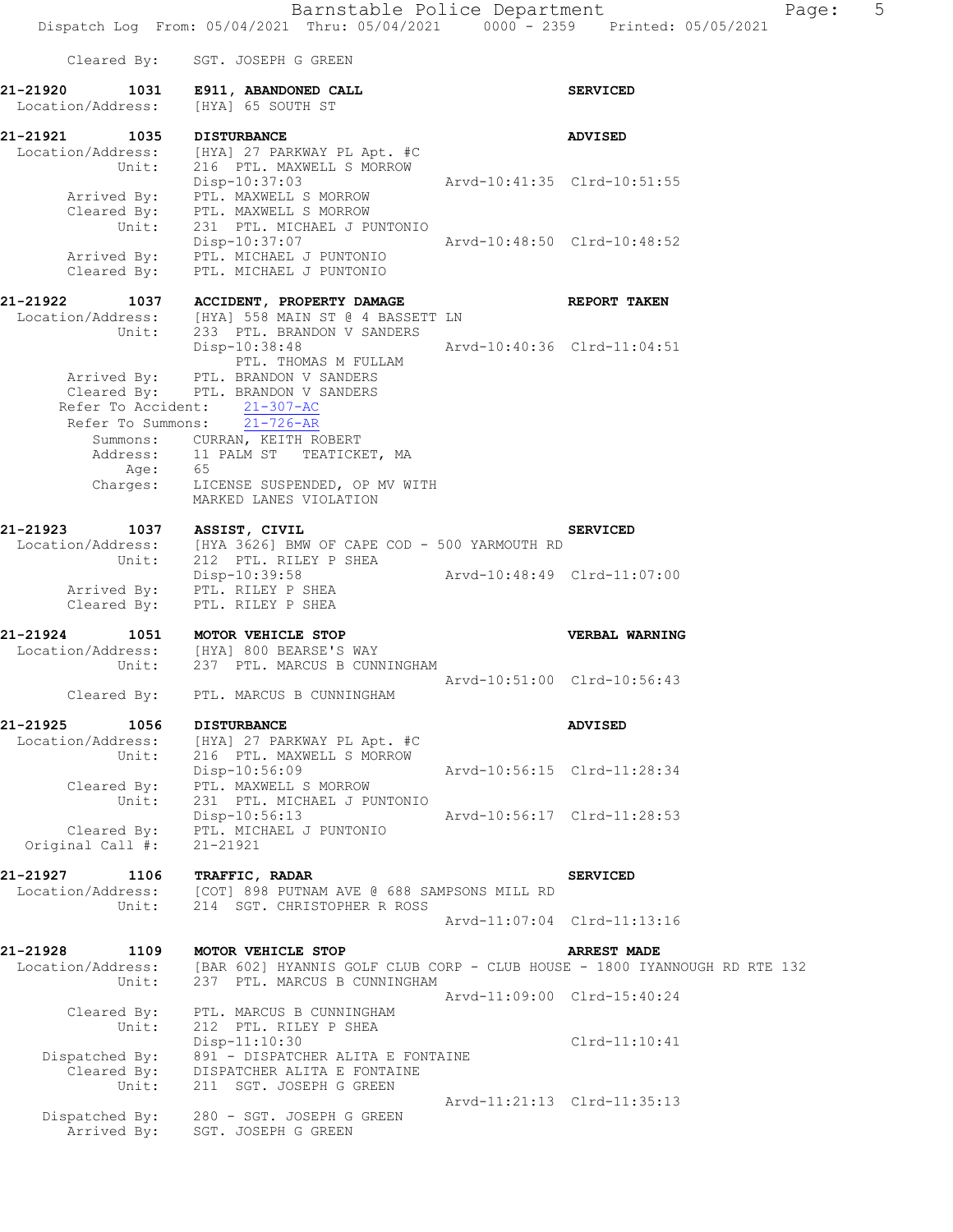Cleared By: SGT. JOSEPH G GREEN

|                                              | 21-21929 1113 MOTOR VEHICLE STOP<br>Location/Address: [COT] 574 PUTNAM AVE @ 7 CAP'N SAMADRUS RD<br>Unit: 214 SGT. CHRISTOPHER R ROSS      |                             | VERBAL WARNING              |
|----------------------------------------------|--------------------------------------------------------------------------------------------------------------------------------------------|-----------------------------|-----------------------------|
|                                              | Cleared By: DISPATCHER TYLA BERBIG                                                                                                         | Arvd-11:13:16 Clrd-11:23:35 |                             |
|                                              | 21-21930 1115 E911, ABANDONED CALL<br>Location/Address: [MAR] 2960 FALMOUTH RD RTE 28 @ 8 BRIGANTINE AVE                                   | <b>SERVICED</b>             |                             |
| 21-21931 1127 ADOPT A SCHOOL                 | Location/Address: [MAR 18] WEST VILLAGES ELEMENTARY SCHOOL - 760 OSTERVILLE W BARNSTABLE RD<br>Unit: 214 SGT. CHRISTOPHER R ROSS           |                             | <b>SERVICED</b>             |
|                                              |                                                                                                                                            |                             | Arvd-11:28:06 Clrd-12:27:45 |
|                                              | 21-21932 1130 ACCIDENT, PROPERTY DAMAGE<br>Location/Address: [HYA] 210 IYANNOUGH RD RTE 28 @ 9 MARY DUNN WAY                               |                             | <b>SERVICED</b>             |
|                                              | Unit: 212 PTL. RILEY P SHEA<br>Disp-11:31:35 Arvd-11:38:09 Clrd-13:23:27<br>Arrived By: PTL. RILEY P SHEA<br>Cleared By: PTL. RILEY P SHEA |                             |                             |
|                                              | Refer To Accident: 21-308-AC                                                                                                               |                             |                             |
| 21-21933 1138 ALARM, COMMERCIAL<br>Unit:     | Location/Address: [HYA 144] KMART - 768 IYANNOUGH RD RTE 132<br>231 PTL. MICHAEL J PUNTONIO                                                |                             | UNFOUNDED                   |
|                                              | Disp-11:40:35 Arvd-11:48:30 Clrd-11:58:11<br>Arrived By: PTL. MICHAEL J PUNTONIO<br>Cleared By: PTL. MICHAEL J PUNTONIO                    |                             |                             |
|                                              | 21-21937 1209 FOLLOW UP 5<br>Location/Address: [MAR 1050] 7-ELEVEN - 2946 FALMOUTH RD RTE 28                                               |                             | <b>SERVICED</b>             |
|                                              | Unit: 213 PTL. JOSEPH G HALLGREN                                                                                                           |                             |                             |
|                                              | PTL. CAILIN WHITE                                                                                                                          |                             | Arvd-12:10:21 Clrd-12:44:31 |
|                                              | 21-21938 1220 HARASSMENT, TRESPASS                                                                                                         |                             | <b>ADVISED</b>              |
| Unit:                                        | Location/Address: [HYA 112] CAPE COD HOSPITAL - 27 PARK ST<br>216 PTL. MAXWELL S MORROW                                                    |                             |                             |
| Arrived By:<br>Cleared By:                   | $Disp-12:21:05$<br>PTL. MAXWELL S MORROW<br>PTL. MAXWELL S MORROW                                                                          | Arvd-12:32:42 Clrd-12:59:01 |                             |
| Unit:<br>Arrived By:                         | 231 PTL. MICHAEL J PUNTONIO<br>Disp-12:21:23<br>PTL. MICHAEL J PUNTONIO                                                                    |                             | Arvd-12:28:46 Clrd-12:57:39 |
| Cleared By:<br>Unit:                         | PTL. MICHAEL J PUNTONIO<br>240 SGT. ERIC W DRIFMEYER                                                                                       |                             |                             |
| Dispatched By:<br>Arrived By:                | $Disp-12:44:20$<br>190 - SGT. ERIC W DRIFMEYER<br>SGT. ERIC W DRIFMEYER                                                                    |                             | Arvd-12:44:27 Clrd-12:56:29 |
| Cleared By:<br>Unit:                         | SGT. ERIC W DRIFMEYER<br>337 PTL. DANIELLE S ST. PETER                                                                                     |                             |                             |
| Dispatched By:<br>Arrived By:<br>Cleared By: | 274 - PTL. DANIELLE S ST. PETER<br>PTL. DANIELLE S ST. PETER<br>PTL. DANIELLE S ST. PETER                                                  |                             | Arvd-12:52:18 Clrd-13:03:05 |
| 21-21939<br>1229                             | ALARM, COMMERCIAL                                                                                                                          |                             | <b>SERVICED</b>             |
| Location/Address:<br>Unit:                   | [HYA 144] KMART - 768 IYANNOUGH RD RTE 132<br>213 PTL. JOSEPH G HALLGREN<br>Disp-12:50:14                                                  |                             | Arvd-12:58:06 Clrd-13:07:04 |
| Arrived By:<br>Cleared By:                   | PTL. CAILIN WHITE<br>PTL. JOSEPH G HALLGREN<br>PTL. JOSEPH G HALLGREN                                                                      |                             |                             |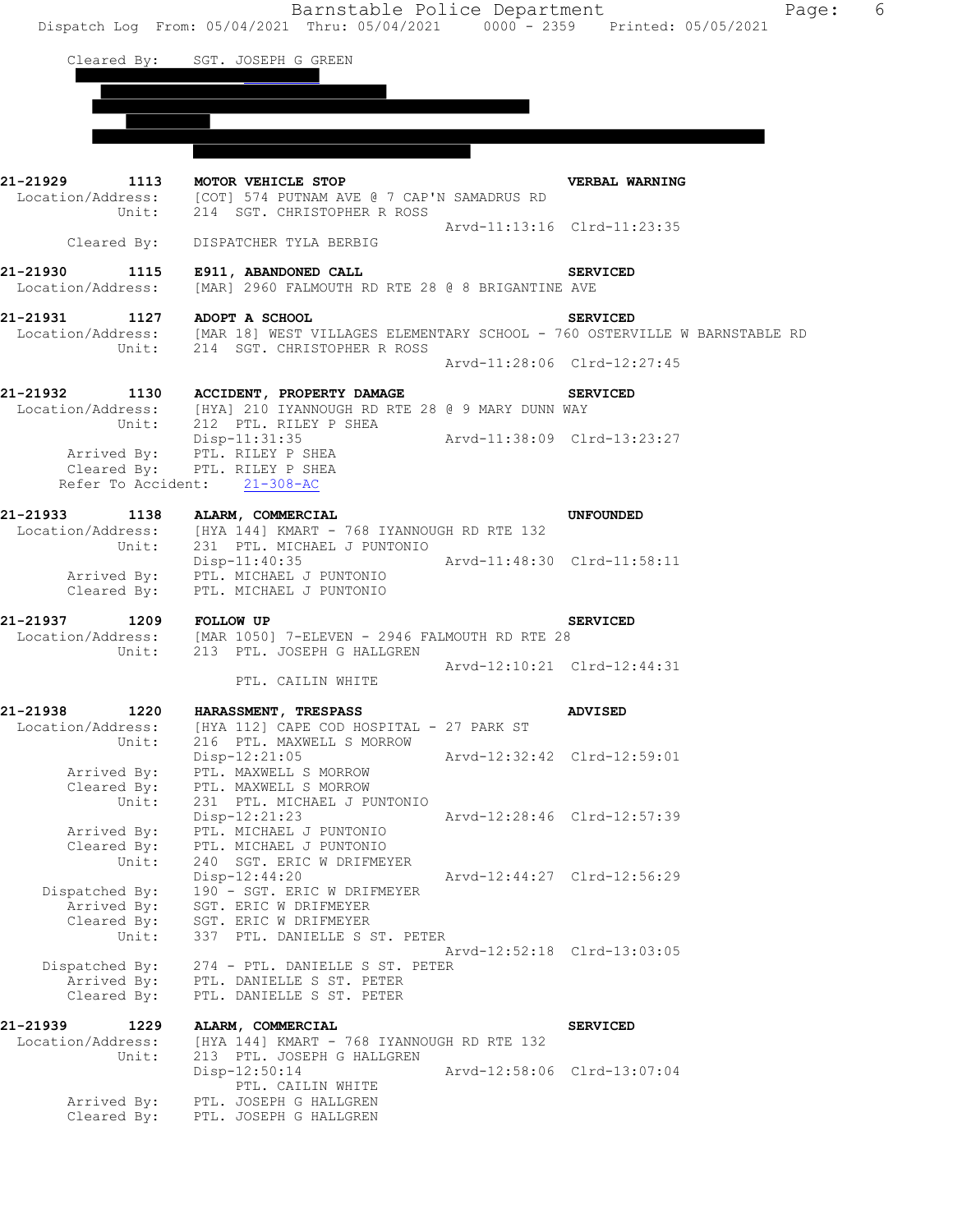|                                                       | Dispatch Log From: 05/04/2021 Thru: 05/04/2021 0000 - 2359 Printed: 05/05/2021                                                                                                 | Barnstable Police Department |                             | Page: | 7 |
|-------------------------------------------------------|--------------------------------------------------------------------------------------------------------------------------------------------------------------------------------|------------------------------|-----------------------------|-------|---|
| 21-21940<br>1301                                      | MOTOR VEHICLE STOP<br>Location/Address: [HYA] 90 HIRAMAR RD @ 300 FALMOUTH RD RTE 28<br>Unit: 233 PTL. BRANDON V SANDERS                                                       |                              | VERBAL WARNING              |       |   |
| Cleared By:                                           | PTL. THOMAS M FULLAM<br>PTL. BRANDON V SANDERS                                                                                                                                 |                              | Arvd-13:01:00 Clrd-13:04:33 |       |   |
| 21-21943<br>1315<br>Location/Address:                 | SUSPICIOUS, ACTIVITY<br>[HYA 3430] HONEY DEW DONUTS - 313 IYANNOUGH RD RTE 28                                                                                                  |                              | <b>SERVICED</b>             |       |   |
| Unit:                                                 | 225 PTL. JIAN C BARCELO<br>Disp-13:16:36<br>PTL. KEVIN M SHAW                                                                                                                  | Arvd-13:19:12 Clrd-13:27:07  |                             |       |   |
| Dispatched By:<br>Arrived By:<br>Cleared By:<br>Unit: | 897 - DISPATCHER TYLA BERBIG<br>DISPATCHER TYLA BERBIG<br>PTL. JIAN C BARCELO<br>213 PTL. JOSEPH G HALLGREN                                                                    |                              |                             |       |   |
| Dispatched By:<br>Unit:                               | $Disp-13:16:41$<br>PTL. CAILIN WHITE<br>897 - DISPATCHER TYLA BERBIG<br>Arrived By: PTL. JOSEPH G HALLGREN<br>Cleared By: PTL. JOSEPH G HALLGREN<br>233 PTL. BRANDON V SANDERS |                              | Arvd-13:18:25 Clrd-13:27:41 |       |   |
| Cleared By:                                           | PTL. THOMAS M FULLAM<br>Dispatched By: 324 - PTL. BRANDON V SANDERS<br>Arrived By: PTL. BRANDON V SANDERS<br>PTL. BRANDON V SANDERS                                            |                              | Arvd-13:16:59 Clrd-13:22:22 |       |   |
| 21-21944<br>1322                                      | <b>ASSIST</b>                                                                                                                                                                  |                              | <b>SERVICED</b>             |       |   |
| Unit:                                                 | Location/Address: [HYA 180] ANDI CAROLE CONTEMPORARY - 20 SEA ST<br>337 PTL. DANIELLE S ST. PETER                                                                              |                              | Arvd-13:23:13 Clrd-13:25:54 |       |   |
| 21-21945<br>1324<br>Location/Address:<br>Unit:        | <b>DISTURBANCE</b><br>[HYA 2118] CUMBERLAND FARMS #2348 - 1171 IYANNOUGH RD RTE 132<br>212 PTL. RILEY P SHEA                                                                   |                              | <b>SERVICED</b>             |       |   |
| Arrived By:<br>Cleared By:                            | Disp-13:25:53<br>PTL. RILEY P SHEA<br>PTL. RILEY P SHEA                                                                                                                        | Arvd-13:33:48 Clrd-13:44:34  |                             |       |   |
| Unit:<br>Arrived By:<br>Cleared By:                   | 216 PTL. MAXWELL S MORROW<br>Disp-13:25:57<br>PTL. MAXWELL S MORROW<br>PTL. MAXWELL S MORROW                                                                                   |                              | Arvd-13:29:31 Clrd-13:43:05 |       |   |
|                                                       | 21-21946 1325 ASSIST, OTHER AGENCY<br>Location/Address: [MAR] 3600 FALMOUTH RD RTE 28 @ 5 RTE 149<br>Unit: 229 PTL. EVAN M HAUSSMANN                                           |                              | <b>SERVICED</b>             |       |   |
| Cleared By:                                           | Disp-13:27:12 Arvd-13:32:29 Clrd-13:54:27<br>Arrived By: PTL. EVAN M HAUSSMANN<br>PTL. EVAN M HAUSSMANN                                                                        |                              |                             |       |   |
| Unit:                                                 | 21-21947 1325 ACCIDENT, PROPERTY DAMAGE<br>Location/Address: [BAR 94] CAPE COD AGGREGATES CORP - 1550 PHINNEY'S LN<br>231 PTL. MICHAEL J PUNTONIO                              |                              | <b>ARREST MADE</b>          |       |   |
|                                                       | Disp-13:27:41 Arvd-13:37:27 Clrd-14:12:54<br>Arrived By: PTL. MICHAEL J PUNTONIO<br>Cleared By: PTL. MICHAEL J PUNTONIO<br>Refer To Arrest: 21-728-AR                          |                              |                             |       |   |
| 21-21949 1337 MOTOR VEHICLE STOP<br>Unit:             | Location/Address: [BAR] 400 KIDD'S HILL RD @ 300 INDEPENDENCE DR<br>225 PTL. JIAN C BARCELO                                                                                    |                              | <b>VERBAL WARNING</b>       |       |   |
|                                                       | PTL. KEVIN M SHAW<br>Cleared By: PTL. JIAN C BARCELO                                                                                                                           | Arvd-13:37:00 Clrd-13:43:39  |                             |       |   |
| 21-21953<br>1358 FOLLOW UP                            |                                                                                                                                                                                |                              | <b>SERVICED</b>             |       |   |
|                                                       | Location/Address: [HYA 124] BARNSTABLE POLICE DEPARTMENT - 1200 PHINNEY'S LN<br>Unit: FIELD1 PTL. DAVID J VALIGA                                                               | Arvd-13:58:00 Clrd-17:21:57  |                             |       |   |
|                                                       | Cleared By: PTL, PATRICK FALLON                                                                                                                                                |                              |                             |       |   |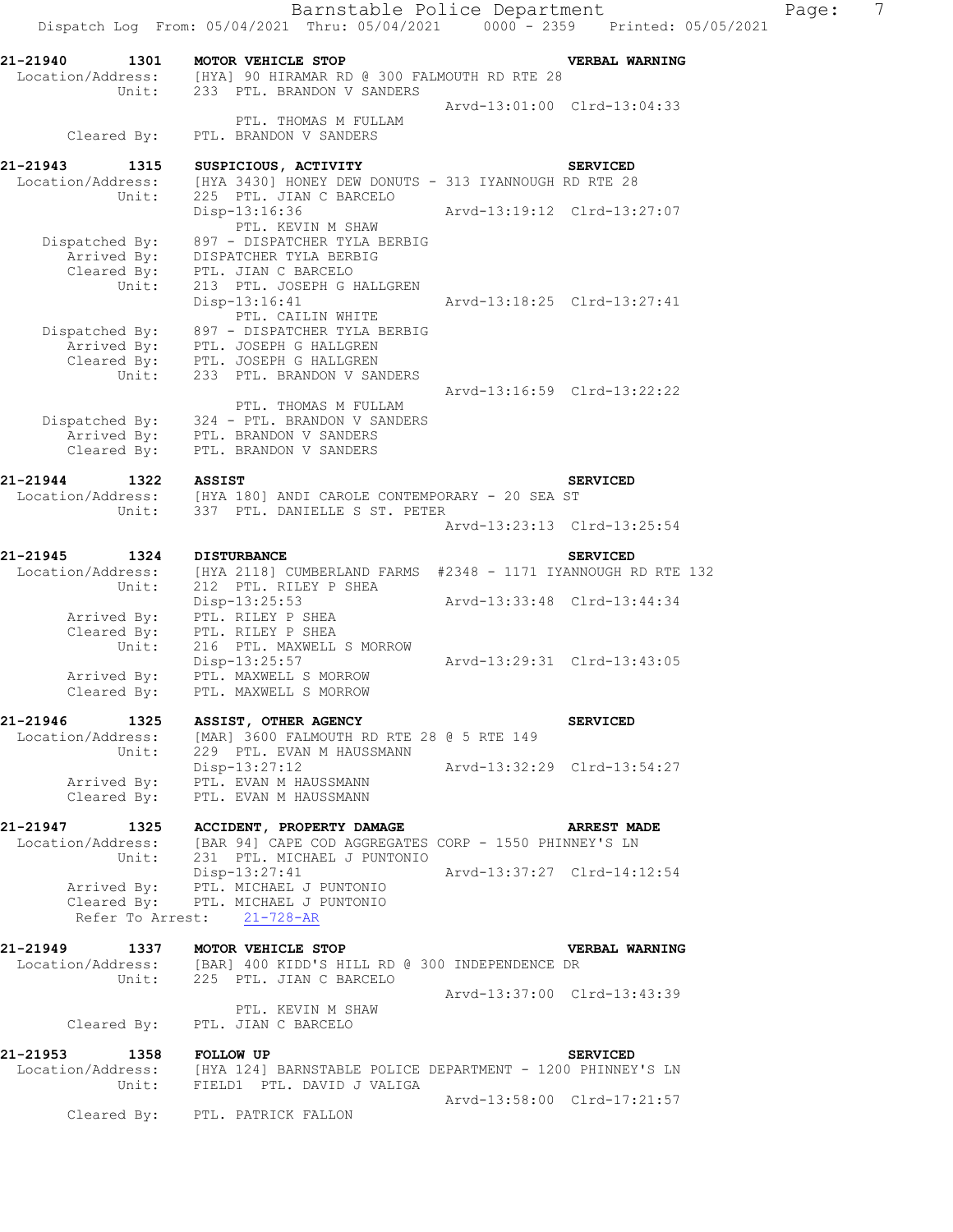**21-21957 1405 MOTOR VEHICLE STOP ADVISED**  Location/Address: [HYA] 3 BEARSE'S WAY @ 1180 IYANNOUGH RD RTE 132 Unit: 202 LT. MICHAEL J CLARK Arvd-14:05:00 Clrd-14:09:51 Cleared By: LT. MICHAEL J CLARK

**21-21958 1406 ACCIDENT, PROPERTY DAMAGE SERVICED**  Location/Address: [HYA 1361] CAPE MART - 130 CENTER ST Unit: 213 PTL. JOSEPH G HALLGREN Disp-14:08:17 Clrd-14:13:04 Disp-14:08:17<br>PTL. CAILIN WHITE Cleared By: DISPATCHER TYLA BERBIG Unit: 212 PTL. RILEY P SHEA Disp-14:13:11 Arvd-14:13:13 Clrd-14:28:29 Dispatched By: 897 - DISPATCHER TYLA BERBIG Arrived By: DISPATCHER TYLA BERBIG Cleared By: PTL. RILEY P SHEA

**21-21959 1408 MOTOR VEHICLE STOP VERBAL WARNING**  Location/Address: [HYA] SCUDDER AVE @ SECOND AVE Unit: 225 PTL. JIAN C BARCELO Arvd-14:08:00 Clrd-14:12:16 PTL. KEVIN M SHAW Cleared By: PTL. JIAN C BARCELO

**21-21960 1412 MOTOR VEHICLE STOP VERBAL WARNING**  Location/Address: [HYA] 5 SUMMERSIDE LN @ 120 SEA ST Unit: 233 PTL. BRANDON V SANDERS Arvd-14:12:00 Clrd-14:17:02 PTL. THOMAS M FULLAM

 Cleared By: PTL. BRANDON V SANDERS **21-21961 1412 SUSPICIOUS, ACTIVITY REPORT TAKEN**  Location/Address: [HYA] 11 ENTERPRISE RD Unit: 213 PTL. JOSEPH G HALLGREN Disp-14:15:02 Clrd-14:15:12 PTL. CAILIN WHITE Unit: 202 LT. MICHAEL J CLARK Disp-14:15:07 Arvd-14:18:09 Clrd-14:20:45 Cleared By: LT. MICHAEL J CLARK Unit: 213 PTL. JOSEPH G HALLGREN Arvd-14:20:26 Clrd-14:59:00 PTL. CAILIN WHITE Dispatched By: 328 - PTL. JOSEPH G HALLGREN .<br>Arrived By: PTL. JOSEPH G HALLGREN Cleared By: PTL. CAILIN WHITE Unit: 225 PTL. JIAN C BARCELO Disp-14:24:43 Enrt-14:24:43 Arvd-14:32:11 Clrd-14:34:27 PTL. KEVIN M SHAW

 Dispatched By: 308 - PTL. JIAN C BARCELO Enroute By: PTL. JIAN C BARCELO Arrived By: PTL. JIAN C BARCELO Cleared By: PTL. JIAN C BARCELO Unit: 213 PTL. JOSEPH G HALLGREN Disp-15:11:09 Arvd-15:11:22 Clrd-16:04:47 PTL. CAILIN WHITE Dispatched By: 310 - PTL. CAILIN WHITE .<br>Arrived By: PTL. CAILIN WHITE Cleared By: DISPATCHER RYAN J MCNALLY Refer To Incident: 21-841-OF

## **21-21963 1424 MOTOR VEHICLE STOP VERBAL WARNING**  Location/Address: [HYA] 75 BEARSE'S WAY @ 6 BACON RD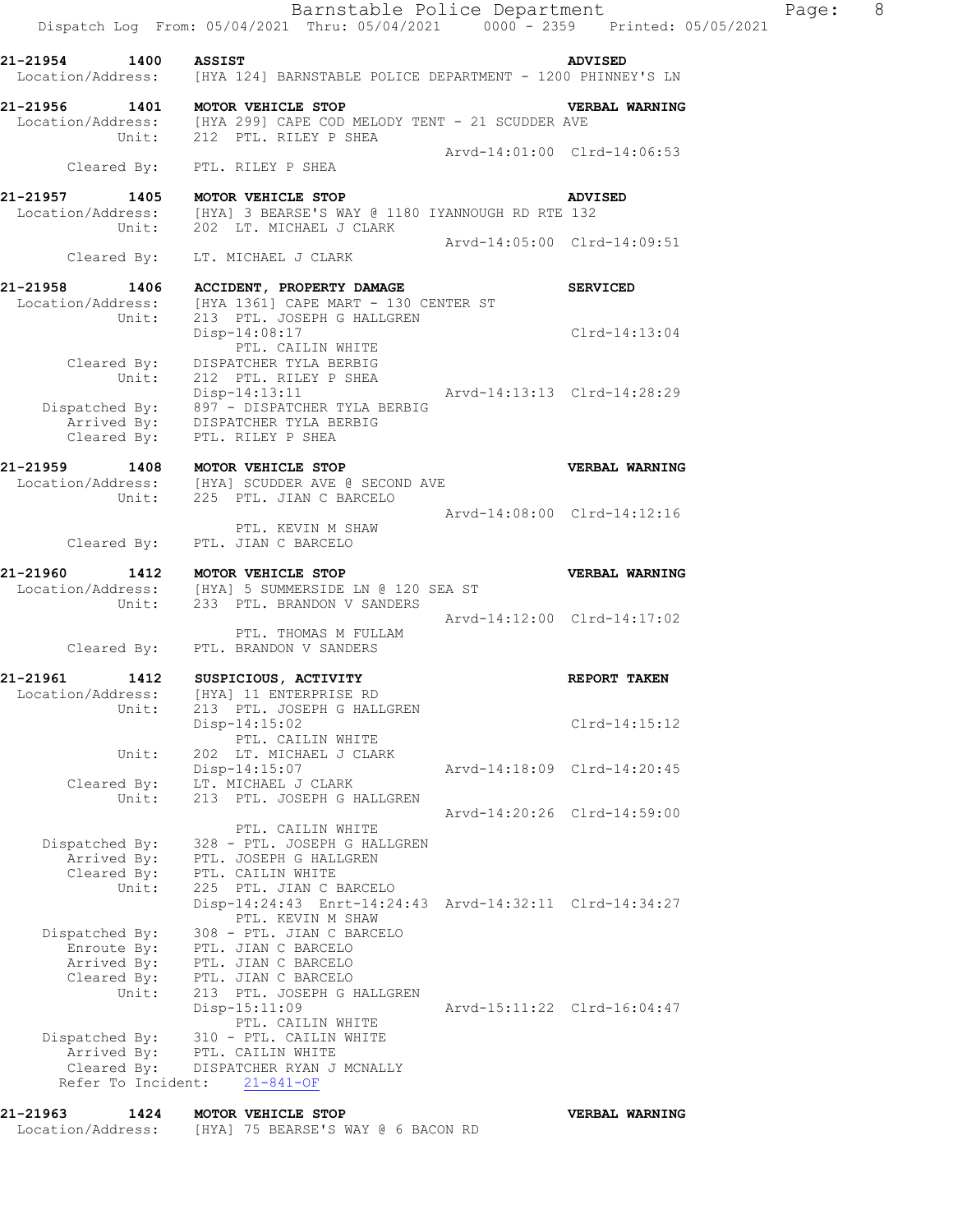|                                  | Barnstable Police Department<br>Dispatch Log From: 05/04/2021 Thru: 05/04/2021 0000 - 2359 Printed: 05/05/2021 |                             |                             | Page: | 9 |
|----------------------------------|----------------------------------------------------------------------------------------------------------------|-----------------------------|-----------------------------|-------|---|
|                                  |                                                                                                                |                             |                             |       |   |
|                                  | Unit: 233 PTL. BRANDON V SANDERS                                                                               | Arvd-14:24:00 Clrd-14:28:20 |                             |       |   |
|                                  | PTL. THOMAS M FULLAM<br>Cleared By: PTL. BRANDON V SANDERS                                                     |                             |                             |       |   |
| 21-21964 1435 MOTOR VEHICLE STOP |                                                                                                                |                             | <b>COMPLAINT/SUMMONS</b>    |       |   |
|                                  | Location/Address: [HYA 3315] CAPE & ISLANDS GLASS - 234 IYANNOUGH RD RTE 28                                    |                             |                             |       |   |
|                                  | Unit: 233 PTL. BRANDON V SANDERS                                                                               |                             | Arvd-14:35:00 Clrd-15:00:29 |       |   |
|                                  | PTL. THOMAS M FULLAM<br>Cleared By: PTL. BRANDON V SANDERS<br>Refer To Arrest: 21-729-AR                       |                             |                             |       |   |
| 21-21966 1445 TRAFFIC, RADAR     |                                                                                                                |                             | <b>SERVICED</b>             |       |   |
|                                  | Location/Address: [HYA] 1200 PHINNEY'S LN @ 1229 IYANNOUGH RD RTE 132                                          |                             |                             |       |   |
|                                  | Unit: 214 SGT. CHRISTOPHER R ROSS                                                                              |                             | Arvd-14:45:26 Clrd-14:53:18 |       |   |
|                                  |                                                                                                                |                             |                             |       |   |
|                                  | 21-21967 1449 MOTOR VEHICLE STOP                                                                               |                             | VERBAL WARNING              |       |   |
|                                  | Location/Address: [HYA 1722] U-HAUL HYANNIS - 594 BEARSE'S WAY                                                 |                             |                             |       |   |
|                                  | Unit: 212 PTL. RILEY P SHEA                                                                                    | Arvd-14:49:00 Clrd-14:53:48 |                             |       |   |
|                                  | Cleared By: PTL. RILEY P SHEA                                                                                  |                             |                             |       |   |
|                                  |                                                                                                                |                             |                             |       |   |
| 21-21968 1450 ALARM, COMMERCIAL  | Location/Address: [HYA 144] KMART - 768 IYANNOUGH RD RTE 132                                                   |                             | ALARM - FALSE               |       |   |
| Unit:                            | 231 PTL. MICHAEL J PUNTONIO                                                                                    |                             |                             |       |   |
|                                  | Disp-14:51:55                                                                                                  | Arvd-15:11:22 Clrd-15:16:13 |                             |       |   |
|                                  | Arrived By: PTL. MICHAEL J PUNTONIO                                                                            |                             |                             |       |   |
| Cleared By:                      | PTL. MICHAEL J PUNTONIO                                                                                        |                             |                             |       |   |
| 21-21969                         | 1452 ACCIDENT, PROPERTY DAMAGE                                                                                 |                             | <b>REPORT TAKEN</b>         |       |   |
|                                  | Location/Address: [CEN] 648 CRAIGVILLE BEACH RD                                                                |                             |                             |       |   |
| Unit:                            | 230 PTL. DAVID D HEISE                                                                                         |                             |                             |       |   |
|                                  | Disp-14:53:18 Arvd-15:13:44 Clrd-16:42:13<br>Arrived By: DISPATCHER TYLA BERBIG                                |                             |                             |       |   |
|                                  | Cleared By: DISPATCHER RYAN J MCNALLY<br>Unit: 229 PTL. EVAN M HAUSSMANN                                       |                             |                             |       |   |
|                                  | 229 PTL. EVAN M HAUSSMANN                                                                                      |                             |                             |       |   |
|                                  | Disp-14:54:06 Arvd-14:57:50 Clrd-16:33:46<br>Arrived By: DISPATCHER TYLA BERBIG                                |                             |                             |       |   |
|                                  | Cleared By: PTL. EVAN M HAUSSMANN                                                                              |                             |                             |       |   |
| Unit:                            | 214 SGT. CHRISTOPHER R ROSS                                                                                    |                             |                             |       |   |
| Dispatched By:                   | Disp-14:54:26 Enrt-14:54:27 Arvd-14:59:09 Clrd-15:57:42<br>271 - SGT. CHRISTOPHER R ROSS                       |                             |                             |       |   |
| Enroute By:                      | SGT. CHRISTOPHER R ROSS                                                                                        |                             |                             |       |   |
| Arrived By:                      | SGT. CHRISTOPHER R ROSS                                                                                        |                             |                             |       |   |
| Cleared By:<br>Unit:             | SGT. CHRISTOPHER R ROSS                                                                                        |                             |                             |       |   |
|                                  | 202 LT. MICHAEL J CLARK<br>Disp-15:00:24                                                                       |                             | Arvd-15:00:48 Clrd-15:28:17 |       |   |
| Cleared By:                      | LT. MICHAEL J CLARK                                                                                            |                             |                             |       |   |
| Unit:                            | 403 PTL. DOUGLAS M PALMER                                                                                      |                             |                             |       |   |
| Cleared By:                      | Disp-15:07:17<br>PTL. DOUGLAS M PALMER                                                                         |                             | Arvd-15:17:25 Clrd-15:45:00 |       |   |
| Unit:                            | 402 PTL. MATTHEW J LOUNSBURY                                                                                   |                             |                             |       |   |
|                                  | Disp-15:17:13 Enrt-15:17:14 Arvd-15:23:47 Clrd-15:46:01                                                        |                             |                             |       |   |
|                                  | Dispatched By: 218 - PTL. MATTHEW J LOUNSBURY                                                                  |                             |                             |       |   |
|                                  | Enroute By: PTL. MATTHEW J LOUNSBURY<br>Arrived By: PTL. MATTHEW J LOUNSBURY                                   |                             |                             |       |   |
|                                  | Cleared By: PTL. MATTHEW J LOUNSBURY                                                                           |                             |                             |       |   |
|                                  | Refer To Accident: 21-309-AC                                                                                   |                             |                             |       |   |
| 21-21971<br>1459                 | <b>ASSIST</b>                                                                                                  |                             | <b>SERVICED</b>             |       |   |
|                                  | Location/Address: [HYA] 59 FAWCETT LN                                                                          |                             |                             |       |   |
| Unit:                            | 213 PTL. JOSEPH G HALLGREN                                                                                     |                             |                             |       |   |
|                                  | PTL. CAILIN WHITE                                                                                              |                             | Arvd-14:59:00 Clrd-15:11:09 |       |   |
|                                  |                                                                                                                |                             |                             |       |   |
| 21-21970<br>1502                 | <b>DISTURBANCE</b>                                                                                             |                             | PROTECTIVE CUSTODY          |       |   |
| Location/Address:                | [HYA] 68 CAMP ST Apt. #1                                                                                       |                             |                             |       |   |
|                                  | Unit: 212 PTL, RILEY P SHEA                                                                                    |                             |                             |       |   |

Disp-15:03:13 Arvd-15:08:41 Clrd-15:48:23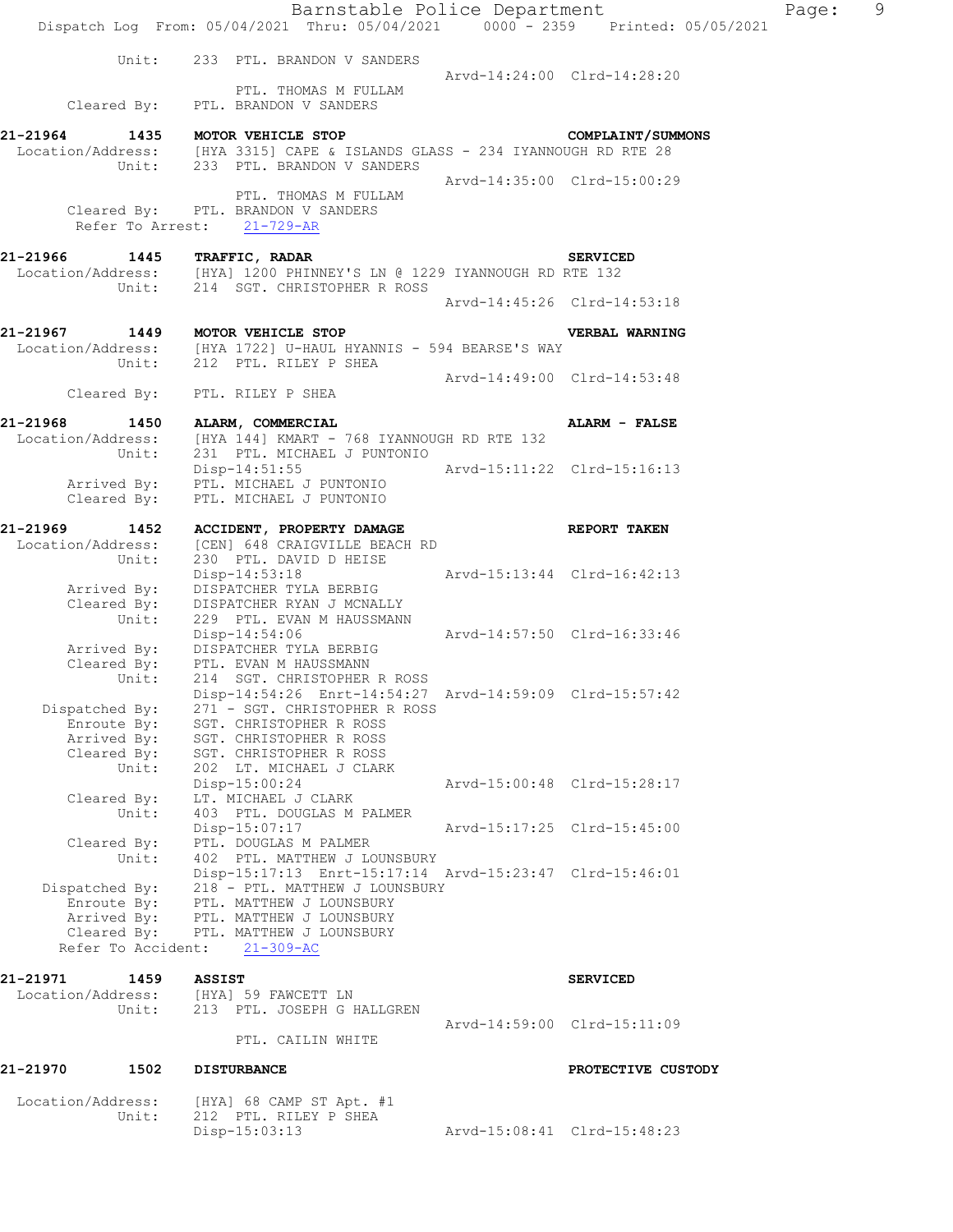Barnstable Police Department Page: 10 Dispatch Log From: 05/04/2021 Thru: 05/04/2021 0000 - 2359 Printed: 05/05/2021 Arrived By: PTL. RILEY P SHEA Cleared By: PTL. RILEY P SHEA Unit: 233 PTL. BRANDON V SANDERS Disp-15:03:17 Arvd-15:03:19 Clrd-15:18:52 PTL. THOMAS M FULLAM Cleared By: PTL. BRANDON V SANDERS Unit: 225 PTL. JIAN C BARCELO Disp-15:03:23 Arvd-15:03:27 Clrd-15:12:53 PTL. KEVIN M SHAW Cleared By: PTL. JIAN C BARCELO Unit: 337 PTL. DANIELLE S ST. PETER Arvd-15:04:09 Clrd-15:19:20 Dispatched By: 274 - PTL. DANIELLE S ST. PETER .<br>Arrived By: PTL. DANIELLE S ST. PETER Cleared By: PTL. DANIELLE S ST. PETER Unit: 211 SGT. JOSEPH G GREEN Arvd-15:08:43 Clrd-15:24:28 Dispatched By: 280 - SGT. JOSEPH G GREEN .<br>Arrived By: SGT. JOSEPH G GREEN Cleared By: SGT. JOSEPH G GREEN Refer To P/C: 21-730-AR P/C: ROGERS, ASHLEY KAYE Address: HOMELESS HYANNIS, MA Age: 34 Charges: INCAPACITATED PERSONS, ASSISTANCE TO FACILITY OR PROTECTIVE CUSTODY **21-21972 1508 E911, ABANDONED CALL SERVICED**  Location/Address: [BAR] 9 SALT ROCK RD @ 131 BRAGG'S LN **21-21973 1515 MOTOR VEHICLE STOP SERVICED**  Location/Address: [HYA] 210 IYANNOUGH RD RTE 28 @ 9 MARY DUNN WAY Unit: 225 PTL. JIAN C BARCELO Arvd-15:15:00 Clrd-15:18:55 PTL. KEVIN M SHAW Cleared By: PTL. JIAN C BARCELO **21-21977 1539 ALARM, COMMERCIAL ALARM - FALSE**  Location/Address: [HYA 144] KMART - 768 IYANNOUGH RD RTE 132 Unit: 231 PTL. ADAM S RUGGIERI Unit: 231 PTL. ADAM S RUGGIERI<br>Disp-16:26:15 <br>Disp-16:26:15 Arvd-16:55:01 Clrd-16:58:47 Dispatched By: 203 - PTL. PATRICK FALLON .<br>Arrived By: PTL. ADAM S RUGGIERI Cleared By: DISPATCHER RYAN J MCNALLY **21-21978 1605 BUILDING CHECK SERVICED**  Location/Address: [HYA 103] BARNSTABLE MUNICIPAL AIRPORT - TERMINAL - 480 BARNSTABLE RD Unit: 215 PTL. ANSON P MOORE Arvd-16:05:00 Clrd-16:35:22 **21-21981 1633 ASSIST, WELL BEING SERVICED**  Location/Address: [HYA 2363] HOLIDAY INN - 1127 IYANNOUGH RD RTE 132 Unit: 216 PTL BRIAN GUINEY Disp-16:37:42 Arvd-16:40:47 Clrd-17:07:43 Cleared By: DISPATCHER RYAN J MCNALLY Unit: 203 LT. JENNIFER P ELLIS Disp-17:05:18 Enrt-17:05:19 Arvd-17:06:01 Clrd-17:07:42 Dispatched By: 220 - LT. JENNIFER P ELLIS .<br>Enroute By: LT. JENNIFER P ELLIS Arrived By: LT. JENNIFER P ELLIS Cleared By: DISPATCHER RYAN J MCNALLY **21-21982 1637 DISTURBANCE, INTOX PERSON SERVICED**  Location/Address: [HYA 3486] HOMELESS NOT HOPELESS - 119 BAXTER RD Unit: 232 PTL. SEAN D CLEARY Disp-16:49:16 Arvd-16:50:29 Clrd-17:06:35 Disp-16:49:16 Arrived By: DISPATCHER NATALIA B CATTABRIGA Cleared By: PTL. SEAN D CLEARY Unit: 225 PTL. DAVID E FOLEY Disp-16:49:46 Arvd-16:50:31 Clrd-17:03:43 Arrived By: DISPATCHER NATALIA B CATTABRIGA Cleared  $\overline{\text{By}}$ : PTL. DAVID E FOLEY Unit: 210 SGT. THOMAS J BIRD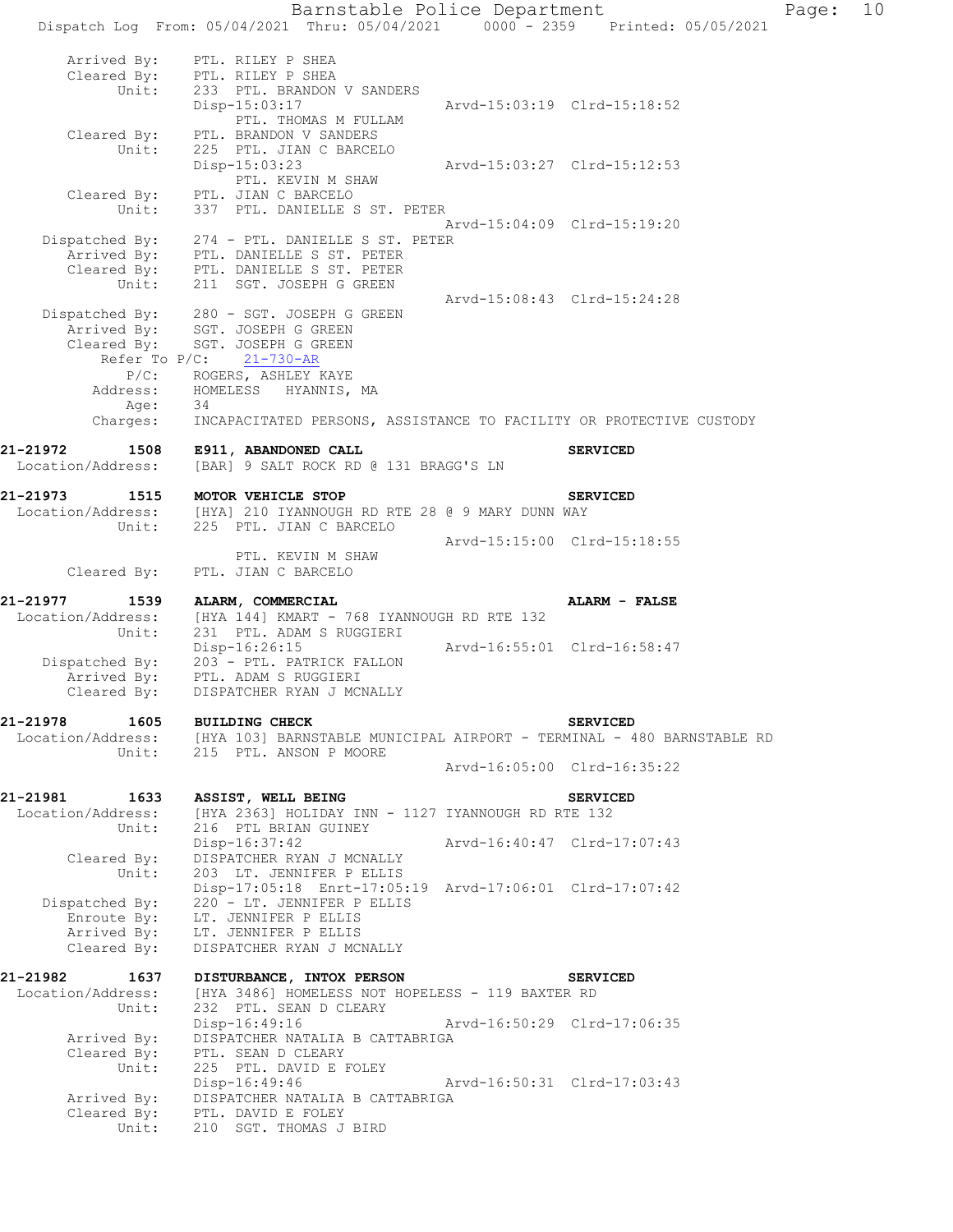Barnstable Police Department Fage: 11 Dispatch Log From: 05/04/2021 Thru: 05/04/2021 0000 - 2359 Printed: 05/05/2021 Disp-16:55:55 Enrt-16:55:55 Arvd-16:56:00 Clrd-16:59:44 Dispatched By: 188 - SGT. THOMAS J BIRD .<br>Enroute By: SGT. THOMAS J BIRD Arrived By: SGT. THOMAS J BIRD Cleared  $\overline{\text{{\tt B}}^{\mathsf v}}$ : SGT. THOMAS J BIRD **21-21983 1640 TRAFFIC, ENFORCEMENT ACTIVITY SERVICED**  Location/Address: [CEN] MAIN ST Unit: 213 PTL. MARK S MCWILLIAMS 213 PTL. MARK S MCWILLIAMS<br>Arvd-16:41:19 Clrd-17:04:22 **21-21985 1701 ACCIDENT, PROPERTY DAMAGE SERVICED**  Location/Address: [HYA] 1200 PHINNEY'S LN @ 1229 IYANNOUGH RD RTE 132 Unit: 231 PTL. ADAM S RUGGIERI Disp-17:02:20 Arvd-17:08:38 Clrd-17:16:38 Arrived By: PTL. ADAM S RUGGIERI Cleared By: PTL. ADAM S RUGGIERI **21-21986 1709 SUSPICIOUS, MOTOR VEHICLE ADVISED**  Location/Address: [HYA 22] MACY'S - MENS & HOME - 793 IYANNOUGH RD RTE 132 Unit: 212 PTL. JONATHAN D MOORE Disp-17:13:19 Clrd-17:14:21 **21-21987 1711 TRAFFIC, ENFORCEMENT ACTIVITY SERVICED**  Location/Address: [BAR] IYANNOUGH RD RTE 132 Unit: 237 PTL. CHRISTOPHER A BOTSFORD Arvd-17:11:16 Clrd-17:15:02 **21-21989 1714 MOTOR VEHICLE STOP CITATION ISSUED**  Location/Address: [BAR] 1900 IYANNOUGH RD RTE 132 @ 1 SHOOTFLYING HILL RD Unit: 237 PTL. CHRISTOPHER A BOTSFORD Arvd-17:15:02 Clrd-17:24:14 Unit: 231 PTL. ADAM S RUGGIERI Arvd-17:17:00 Clrd-17:19:31 Dispatched By: 286 - PTL. ADAM S RUGGIERI .<br>Arrived By: PTL. ADAM S RUGGIERI Cleared By: PTL. ADAM S RUGGIERI **21-21990 1719 AIRPORT RAMP CHECK SERVICED**  Location/Address: [HYA 103] BARNSTABLE MUNICIPAL AIRPORT - TERMINAL - 480 BARNSTABLE RD Unit: 215 PTL. ANSON P MOORE Arvd-17:19:00 Clrd-18:01:08 **21-21992 1732 E911, ABANDONED CALL SERVICED**  Location/Address: [HYA 112] CAPE COD HOSPITAL - 27 PARK ST **21-21994 1823 BUILDING CHECK SERVICED**  Location/Address: [HYA 103] BARNSTABLE MUNICIPAL AIRPORT - TERMINAL - 480 BARNSTABLE RD Unit: 215 PTL. ANSON P MOORE Arvd-18:23:00 Clrd-18:37:18 **21-21995 1829 HARASSMENT, TRESPASS ADVISED**  Location/Address: [HYA 2816] LAROCHE, GLENN - 115 MAIN ST Unit: 225 PTL. DAVID E FOLEY Disp-18:31:02 Arvd-18:47:02 Clrd-18:58:16 Disp-18:31:02<br>Arrived By: PTL. DAVID E FOLEY Cleared By: DISPATCHER RYAN J MCNALLY **21-21996 1835 ALARM, RESIDENTIAL ALARM - FALSE**  Location/Address: [COT 861] NICKERSON, STEPHEN & JANET - 33 MARINER CIR Unit: 238 PTL. KATHARINE H ROSS Disp-18:37:08 Arvd-18:41:22 Clrd-18:45:18 Disp-18:37:08<br>Arrived By: PTL. KATHARINE H ROSS Cleared By: PTL. KATHARINE H ROSS **21-21997 1835 PROPERTY, LOST ADVISED**  Location/Address: [OST] 825 MAIN ST **21-21998 1847 ACCIDENT, PROPERTY DAMAGE SERVICED**  Location/Address: [HYA] 1180 IYANNOUGH RD RTE 132 @ 3 BEARSE'S WAY Unit: FIELD1 PTL. PATRICK FALLON Unit: FIELD1 PTL. PATRICK FALLON<br>Disp-18:48:54 Arvd-18:53:42 Clrd-19:36:01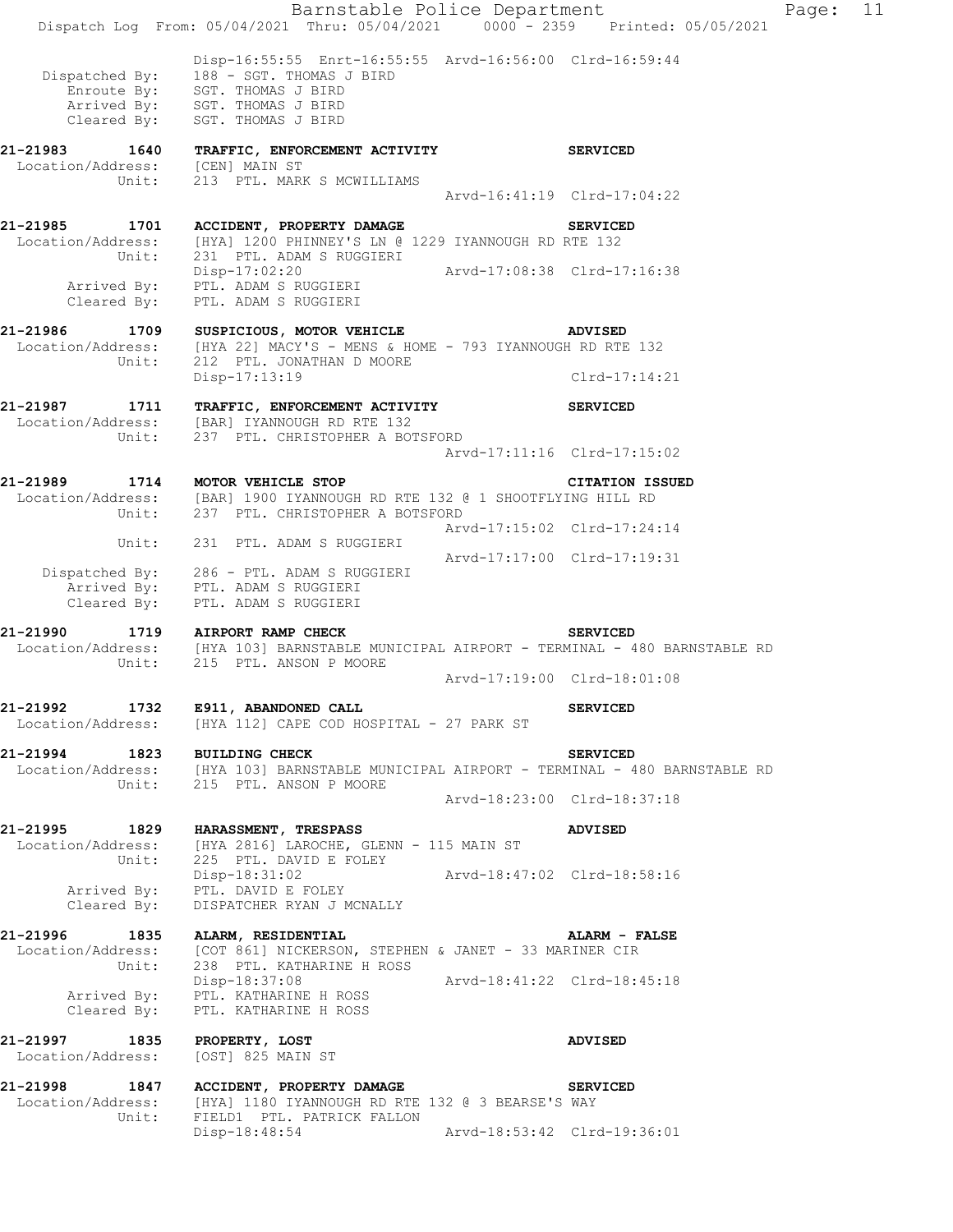|                                              | Barnstable Police Department<br>Dispatch Log From: 05/04/2021 Thru: 05/04/2021 0000 - 2359 Printed: 05/05/2021                                      |                             |                             | Page: | 12 |
|----------------------------------------------|-----------------------------------------------------------------------------------------------------------------------------------------------------|-----------------------------|-----------------------------|-------|----|
|                                              |                                                                                                                                                     |                             |                             |       |    |
| Unit:<br>Unit:                               | 232 PTL. SEAN D CLEARY<br>Disp-18:51:29<br>212 PTL. JONATHAN D MOORE                                                                                |                             | Clrd-18:53:15               |       |    |
| Arrived By:                                  | Disp-18:53:35<br>PTL. JONATHAN D MOORE                                                                                                              | Arvd-19:05:13 Clrd-19:18:38 |                             |       |    |
|                                              |                                                                                                                                                     |                             |                             |       |    |
|                                              | 21-21999 1848 MOTOR VEHICLE STOP<br>Location/Address: [HYA] 791 PITCHER'S WAY @ 619 FALMOUTH RD RTE 28<br>Unit: 231 PTL. ADAM S RUGGIERI            |                             | <b>VERBAL WARNING</b>       |       |    |
|                                              | Cleared By: PTL. ADAM S RUGGIERI<br>Unit: 232 PTL. SEAN D CLEARY                                                                                    | Arvd-18:48:00 Clrd-19:10:22 |                             |       |    |
|                                              | Disp-18:53:23 Arvd-18:53:26 Clrd-19:10:16<br>Dispatched By: 203 - PTL. PATRICK FALLON<br>Arrived By: PTL. PATRICK FALLON                            |                             |                             |       |    |
|                                              | Cleared By: PTL. SEAN D CLEARY                                                                                                                      |                             |                             |       |    |
|                                              | SI<br>21-22000 1857 PROPERTY, FOUND SI<br>Location/Address: [HYA 243] UNITED GAS - 199 FALMOUTH RD RTE 28                                           |                             | <b>SERVICED</b>             |       |    |
|                                              | Unit: 225 PTL. DAVID E FOLEY                                                                                                                        | Arvd-19:09:18 Clrd-19:25:24 |                             |       |    |
| Cleared By:                                  | Disp-18:59:38<br>Arrived By: PTL. DAVID E FOLEY<br>PTL. DAVID E FOLEY                                                                               |                             |                             |       |    |
| 21-22001                                     | 1910 MOTOR VEHICLE STOP<br>Location/Address: [BAR] 131 ATTUCKS LN @ 1635 IYANNOUGH RD RTE 132<br>Unit: 237 PTL. CHRISTOPHER A BOTSFORD              |                             | <b>CITATION ISSUED</b>      |       |    |
|                                              | Cleared By: PTL. CHRISTOPHER A BOTSFORD                                                                                                             | Arvd-19:10:00 Clrd-19:15:33 |                             |       |    |
| 21-22002                                     |                                                                                                                                                     |                             | <b>CITATION ISSUED</b>      |       |    |
|                                              | 1918 MOTOR VEHICLE STOP<br>Location/Address: [HYA 107] CAPE CODDER RESORT & SPA - 1225 IYANNOUGH RD RTE 132                                         |                             |                             |       |    |
|                                              | Unit: 237 PTL. CHRISTOPHER A BOTSFORD                                                                                                               | Arvd-19:18:00 Clrd-19:26:26 |                             |       |    |
|                                              | Cleared By: PTL. CHRISTOPHER A BOTSFORD                                                                                                             |                             |                             |       |    |
|                                              | 21-22003 1926 TRAFFIC, ENFORCEMENT ACTIVITY SERVICED<br>Location/Address: [HYA] OLD STRAWBERRY HILL RD                                              |                             |                             |       |    |
| Unit:                                        | 232 PTL. SEAN D CLEARY                                                                                                                              |                             | Arvd-19:27:27 Clrd-19:52:51 |       |    |
|                                              |                                                                                                                                                     |                             |                             |       |    |
| Unit:                                        | 21-22004 1950 HARASSMENT, THREATS<br>Location/Address: [HYA 771] HYANNIS HOUSE APARTMENTS - 290 WEST MAIN ST Apt. #115<br>212 PTL. JONATHAN D MOORE |                             | <b>ADVISED</b>              |       |    |
| Arrived By:<br>Cleared By:                   | Disp-19:54:27<br>PTL. JONATHAN D MOORE<br>DISPATCHER NATALIA B CATTABRIGA                                                                           | Arvd-20:01:54 Clrd-20:09:16 |                             |       |    |
| Unit:<br>Arrived By:                         | 225 PTL. DAVID E FOLEY<br>Disp-19:54:27<br>PTL. DAVID E FOLEY                                                                                       |                             | Arvd-19:59:27 Clrd-20:09:18 |       |    |
| Cleared By:                                  | DISPATCHER NATALIA B CATTABRIGA                                                                                                                     |                             |                             |       |    |
| 21-22005<br>2000                             | HARASSMENT, UNWANTED                                                                                                                                |                             | <b>ADVISED</b>              |       |    |
| Location/Address:<br>Unit:                   | [HYA 2849] POWERS, JEN - 543 PITCHER'S WAY<br>216 PTL BRIAN GUINEY                                                                                  |                             |                             |       |    |
| Arrived By:                                  | Disp-20:03:09<br>DISPATCHER NATALIA B CATTABRIGA                                                                                                    | Arvd-20:11:26 Clrd-20:15:44 |                             |       |    |
| Cleared By:<br>Unit:                         | PTL BRIAN GUINEY<br>232 PTL. SEAN D CLEARY                                                                                                          |                             |                             |       |    |
| Arrived By:<br>Cleared By:                   | Disp-20:03:09<br>PTL. SEAN D CLEARY<br>PTL. SEAN D CLEARY                                                                                           | Arvd-20:08:03 Clrd-20:24:13 |                             |       |    |
| Unit:                                        | 212 PTL. JONATHAN D MOORE<br>Disp-20:11:20                                                                                                          | Arvd-20:11:25 Clrd-20:16:20 |                             |       |    |
| Dispatched By:<br>Arrived By:<br>Cleared By: | 868 - DISPATCHER NATALIA B CATTABRIGA<br>DISPATCHER NATALIA B CATTABRIGA<br>PTL. JONATHAN D MOORE                                                   |                             |                             |       |    |
| 21-22007<br>2030<br>Location/Address:        | MOTOR VEHICLE STOP<br>[HYA 2118] CUMBERLAND FARMS #2348 - 1171 IYANNOUGH RD RTE 132                                                                 |                             | VERBAL WARNING              |       |    |
| Unit:                                        | 225 PTL. DAVID E FOLEY                                                                                                                              | Arvd-20:30:00 Clrd-20:33:03 |                             |       |    |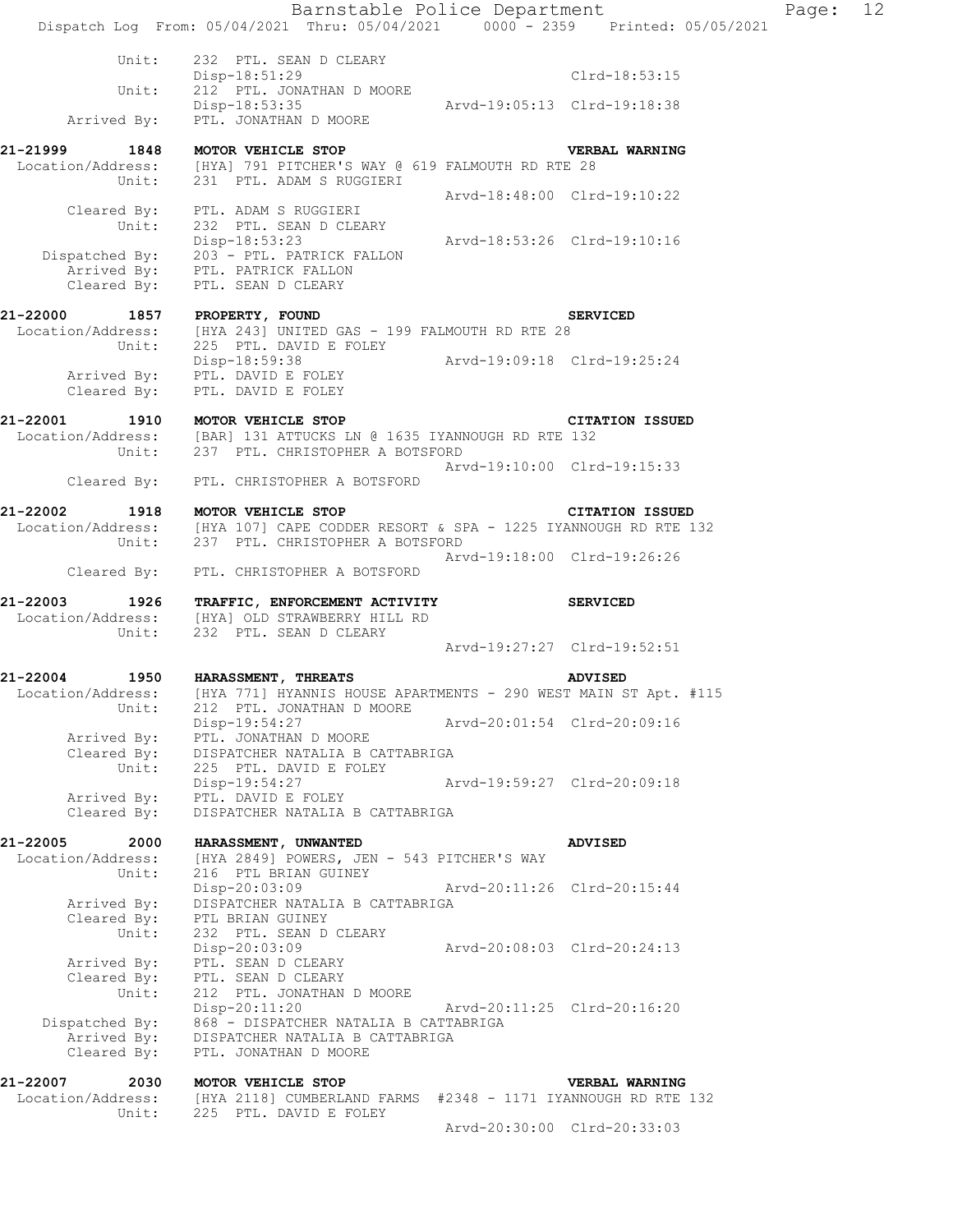Cleared By: PTL. DAVID E FOLEY **21-22008 2030 ASSIST ADVISED**  Location/Address: [HYA] 239 TOBEY WAY Unit: 213 PTL. MARK S MCWILLIAMS Disp-20:32:55 Arvd-20:42:48 Clrd-21:00:27 Unit: 215 PTL. ANSON P MOORE Disp-20:34:15 Arvd-20:42:47 Clrd-21:00:25 Unit: 210 SGT. THOMAS J BIRD Disp-20:52:44 Enrt-20:52:44 Arvd-20:52:50 Clrd-20:56:45 Disp-20:52:44 Enrt-20:52<br>Dispatched By: 188 - SGT. THOMAS J BIRD .<br>Enroute By: SGT. THOMAS J BIRD Arrived By: SGT. THOMAS J BIRD Cleared By: SGT. THOMAS J BIRD **21-22009 2042 MOTOR VEHICLE STOP VERBAL WARNING**  Location/Address: [HYA] 0 NORTH ST @ 291 STEVENS ST Unit: 212 PTL. JONATHAN D MOORE Arvd-20:42:00 Clrd-20:53:11 Cleared By: PTL. JONATHAN D MOORE **21-22010 2056 MOTOR VEHICLE STOP VERBAL WARNING**  Location/Address: [HYA] 97 WINTER ST @ 4 STEVENS ST Unit: 212 PTL. JONATHAN D MOORE Arvd-20:56:00 Clrd-20:59:08 Cleared By: PTL. JONATHAN D MOORE **21-22011 2106 MOTOR VEHICLE STOP VERBAL WARNING**  Location/Address: [HYA] 4 BASSETT LN @ 558 MAIN ST Unit: 212 PTL. JONATHAN D MOORE Arvd-21:06:00 Clrd-21:12:45 Cleared By: PTL. JONATHAN D MOORE **21-22014 2128 ALARM, COMMERCIAL SERVICED**<br>Location/Address: [HYA 144] KMART - 768 IYANNOUGH RD RTE 132 [HYA 144] KMART - 768 IYANNOUGH RD RTE 132 **21-22015 2129 TRASH SERVICED**  Location/Address: [CEN] 87 PONDSIDE CIR Unit: 213 PTL. MARK S MCWILLIAMS Arvd-21:42:35 Clrd-22:13:39 Arrived By: PTL. PATRICK FALLON Cleared By: PTL. PATRICK FALLON **21-22016 2134 MOTOR VEHICLE, DISABLED SERVICED**  Location/Address: [HYA 2560] WEST MARINE - 276 FALMOUTH RD RTE 28 Unit: 232 PTL. SEAN D CLEARY Arvd-21:34:00 Clrd-21:44:44 Cleared By: PTL. SEAN D CLEARY Unit: 212 PTL. JONATHAN D MOORE Disp-21:35:46 Arvd-21:35:47 Clrd-21:43:02 Cleared By: PTL. JONATHAN D MOORE **21-22022 2200 MOTOR VEHICLE STOP VERBAL WARNING**  Location/Address: [HYA 1699] ROGERS & GRAY INS - 20 INDEPENDENCE DR Unit: 231 PTL. ADAM S RUGGIERI Arvd-22:00:00 Clrd-22:08:14 Unit: 232 PTL. SEAN D CLEARY Arvd-22:02:07 Clrd-22:07:45 Dispatched By: 326 - PTL. SEAN D CLEARY .<br>Arrived By: PTL. SEAN D CLEARY Cleared By: PTL. SEAN D CLEARY **21-22024 2212 MOTOR VEHICLE STOP VERBAL WARNING**  Location/Address: [HYA 843] NANTUCKET SOUND - 491 IYANNOUGH RD RTE 28 Unit: 232 PTL. SEAN D CLEARY Arvd-22:12:00 Clrd-22:18:33 Cleared By: PTL. SEAN D CLEARY **21-22025 2213 MOTOR VEHICLE STOP VERBAL WARNING**  Location/Address: [HYA] 500 OLD STRAWBERRY HILL RD @ 1100 PHINNEY'S LN Unit: 231 PTL. ADAM S RUGGIERI

Arvd-22:13:00 Clrd-22:21:03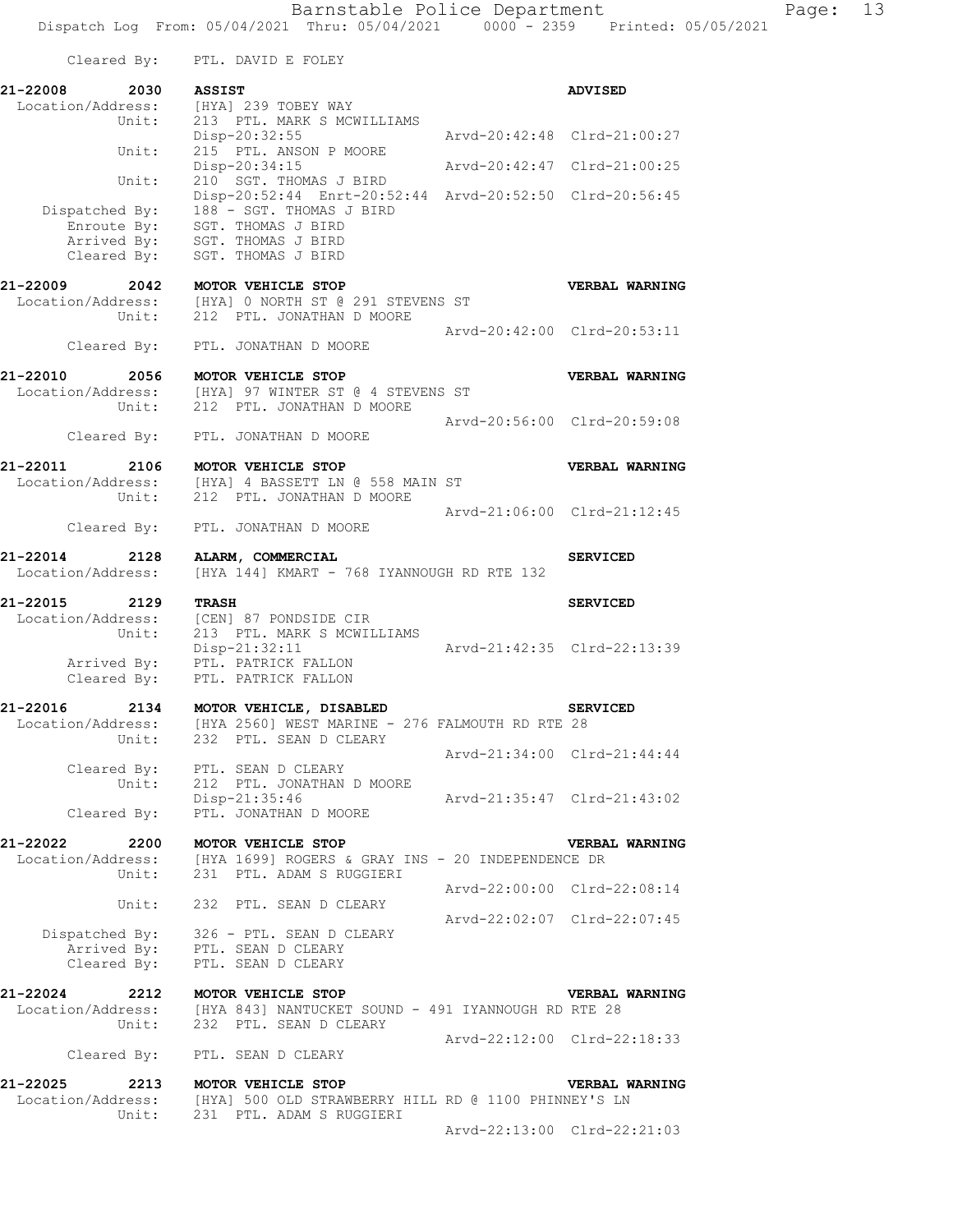|                                       | Barnstable Police Department<br>Dispatch Log From: 05/04/2021 Thru: 05/04/2021   0000 - 2359   Printed: 05/05/2021           |                             |                                          | Page: | 14 |
|---------------------------------------|------------------------------------------------------------------------------------------------------------------------------|-----------------------------|------------------------------------------|-------|----|
|                                       |                                                                                                                              |                             |                                          |       |    |
|                                       | Unit: 215 PTL. ANSON P MOORE                                                                                                 |                             | Arvd-22:16:12 Clrd-22:19:59              |       |    |
|                                       | Dispatched By: 222 - PTL. ANSON P MOORE<br>Arrived By: PTL. ANSON P MOORE                                                    |                             |                                          |       |    |
|                                       |                                                                                                                              |                             |                                          |       |    |
|                                       | Cleared By: PTL. ANSON P MOORE                                                                                               |                             |                                          |       |    |
| 21-22026                              | 2214 MOTOR VEHICLE STOP                                                                                                      |                             | VERBAL WARNING                           |       |    |
|                                       | Location/Address: [CEN 19] LAMBERT'S RAINBOW FRUIT - 1000 WEST MAIN ST<br>Unit: 225 PTL. DAVID E FOLEY                       |                             |                                          |       |    |
|                                       |                                                                                                                              |                             | Arvd-22:14:00 Clrd-22:17:40              |       |    |
|                                       | Cleared By: PTL. DAVID E FOLEY                                                                                               |                             |                                          |       |    |
| 21-22028                              | 2225 TRAFFIC, ENFORCEMENT ACTIVITY                                                                                           |                             | <b>SERVICED</b>                          |       |    |
|                                       | Location/Address: [HYA] OLD STRAWBERRY HILL RD                                                                               |                             |                                          |       |    |
| Unit:                                 | 237 PTL. CHRISTOPHER A BOTSFORD                                                                                              |                             | Arvd-22:26:17 Clrd-22:33:00              |       |    |
|                                       | Cleared By: DISPATCHER RYAN J MCNALLY                                                                                        |                             |                                          |       |    |
| Unit:                                 | 237 PTL. CHRISTOPHER A BOTSFORD                                                                                              |                             |                                          |       |    |
|                                       | Disp-22:40:02                                                                                                                |                             | Clrd-22:40:29                            |       |    |
| Unit:                                 | 238 PTL. KATHARINE H ROSS<br>Disp-22:41:31                                                                                   |                             | Clrd-22:41:35                            |       |    |
|                                       | Dispatched By: 868 - DISPATCHER NATALIA B CATTABRIGA                                                                         |                             |                                          |       |    |
| Cleared By:                           | DISPATCHER NATALIA B CATTABRIGA                                                                                              |                             |                                          |       |    |
| 21-22029                              | 2229 MOTOR VEHICLE STOP                                                                                                      |                             | VERBAL WARNING                           |       |    |
|                                       | Location/Address: [HYA 2878] TD BANK - 226 FALMOUTH RD RTE 28                                                                |                             |                                          |       |    |
| Unit:                                 | 231 PTL. ADAM S RUGGIERI                                                                                                     |                             |                                          |       |    |
|                                       |                                                                                                                              |                             | Arvd-22:29:00 Clrd-22:39:23              |       |    |
|                                       | Cleared By: DISPATCHER RYAN J MCNALLY<br>Unit: 212 PTL. JONATHAN D MOORE                                                     |                             |                                          |       |    |
|                                       |                                                                                                                              |                             | Arvd-22:34:17 Clrd-22:35:15              |       |    |
|                                       | Dispatched By: 321 - PTL. JONATHAN D MOORE<br>Arrived By: PTL. JONATHAN D MOORE                                              |                             |                                          |       |    |
| Cleared By:                           | PTL. JONATHAN D MOORE                                                                                                        |                             |                                          |       |    |
|                                       |                                                                                                                              |                             |                                          |       |    |
| 21-22030                              | 2233 MOTOR VEHICLE STOP                                                                                                      |                             | <b>CITATION ISSUED</b>                   |       |    |
|                                       | Location/Address: [HYA 120] BARNSTABLE INTERMEDIATE SCHOOL - 895 FALMOUTH RD RTE 28<br>Unit: 237 PTL. CHRISTOPHER A BOTSFORD |                             |                                          |       |    |
|                                       |                                                                                                                              |                             | Arvd-22:33:00 Clrd-22:39:29              |       |    |
|                                       | Cleared By: PTL. CHRISTOPHER A BOTSFORD                                                                                      |                             |                                          |       |    |
| 21-22032<br>2240                      | TRAFFIC, COMPLAINT                                                                                                           |                             | <b>GONE ON ARRIVAL</b>                   |       |    |
|                                       | Location/Address: [MAR] 6 STAYSAIL CIR @ 3650 FALMOUTH RD RTE 28                                                             |                             |                                          |       |    |
| Unit:                                 | 238 PTL. KATHARINE H ROSS                                                                                                    |                             |                                          |       |    |
|                                       | $Disp-22:41:41$<br>Arrived By: PTL. KATHARINE H ROSS                                                                         | Arvd-22:47:43 Clrd-22:51:35 |                                          |       |    |
| Cleared By:                           | PTL. KATHARINE H ROSS                                                                                                        |                             |                                          |       |    |
|                                       |                                                                                                                              |                             |                                          |       |    |
| 21-22034<br>2245<br>Location/Address: | ASSIST, CIVIL<br>[CEN 725] 441 OLD TOWN RD./ FLR 1 - 441 OLD TOWN RD                                                         |                             | <b>ADVISED</b>                           |       |    |
| Unit:                                 | 213 PTL. MARK S MCWILLIAMS                                                                                                   |                             |                                          |       |    |
| Unit:                                 | Disp-22:49:46<br>216 PTL BRIAN GUINEY                                                                                        |                             | Arvd-22:55:20 Clrd-23:02:31              |       |    |
|                                       | $Disp-22:49:49$                                                                                                              |                             | Arvd-22:52:11 Clrd-23:02:30              |       |    |
| Arrived By:                           | PTL BRIAN GUINEY                                                                                                             |                             |                                          |       |    |
|                                       |                                                                                                                              |                             |                                          |       |    |
| 21-22033<br>2247<br>Location/Address: | <b>DISTURBANCE</b><br>[HYA 107] CAPE CODDER RESORT & SPA - 1225 IYANNOUGH RD RTE 132                                         |                             | <b>ARREST MADE</b>                       |       |    |
| Unit:                                 | 232 PTL. SEAN D CLEARY                                                                                                       |                             |                                          |       |    |
|                                       | $Disp-22:47:43$                                                                                                              |                             |                                          |       |    |
| Arrived By:<br>Cleared By:            | DISPATCHER RYAN J MCNALLY<br>DISPATCHER HALEY R HOLLANDER                                                                    |                             |                                          |       |    |
| Unit:                                 | 231 PTL. ADAM S RUGGIERI                                                                                                     |                             |                                          |       |    |
|                                       | Disp-22:47:49                                                                                                                |                             | Arvd-22:48:25 Clrd-05/05/2021 @ 00:13:09 |       |    |
| Arrived By:<br>Cleared By:            | DISPATCHER RYAN J MCNALLY<br>DISPATCHER HALEY R HOLLANDER                                                                    |                             |                                          |       |    |
| Unit:                                 | 203 LT. JENNIFER P ELLIS                                                                                                     |                             |                                          |       |    |
|                                       |                                                                                                                              |                             | Arvd-22:48:21 Clrd-23:39:35              |       |    |
| Dispatched By:<br>Arrived By:         | 220 - LT. JENNIFER P ELLIS<br>LT. JENNIFER P ELLIS                                                                           |                             |                                          |       |    |
|                                       | Cleared By: DISPATCHER RYAN J MCNALLY                                                                                        |                             |                                          |       |    |
|                                       |                                                                                                                              |                             |                                          |       |    |
| Unit:                                 | 212 PTL. JONATHAN D MOORE                                                                                                    |                             |                                          |       |    |